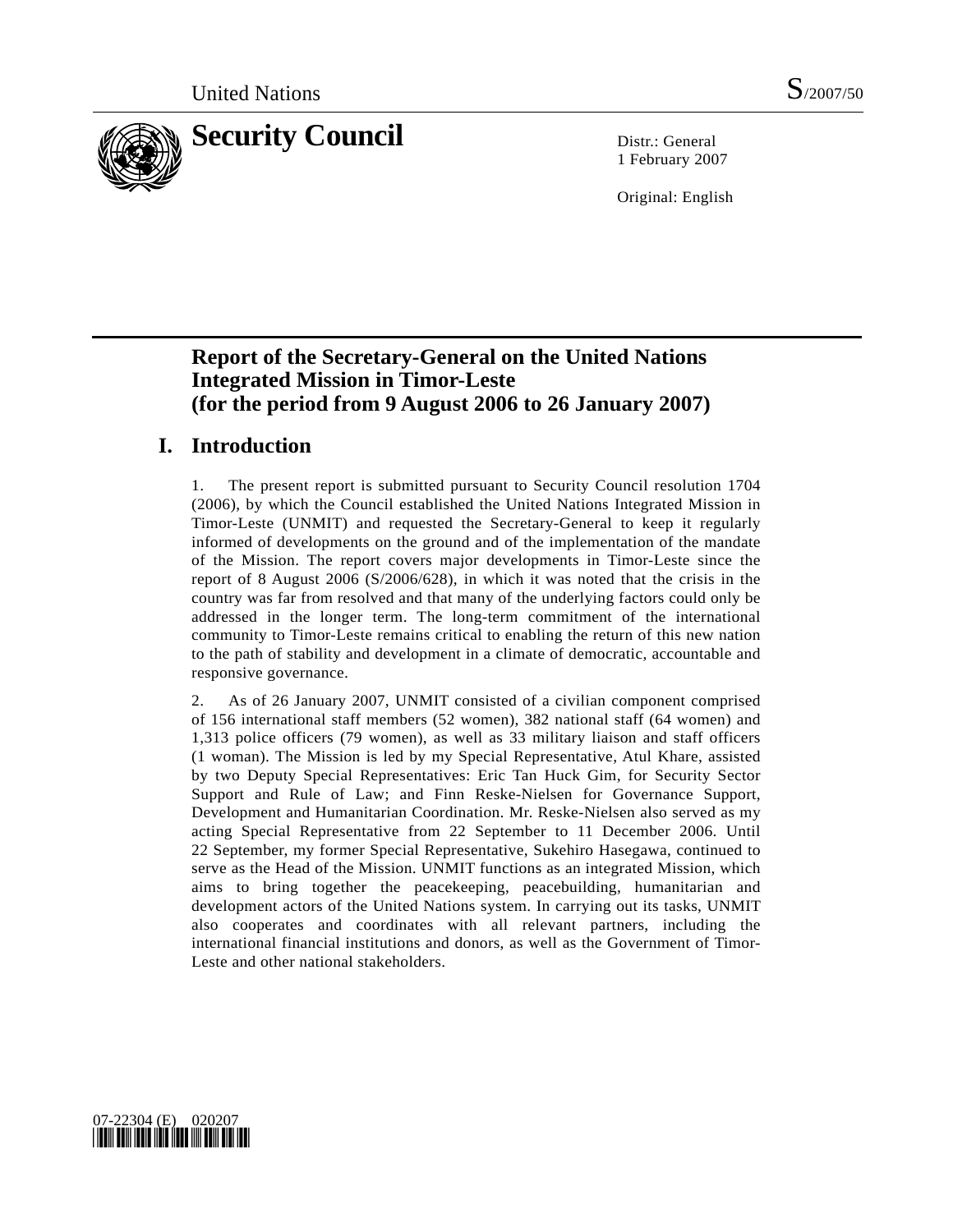# **II. Political developments since August 2006**

### **A. Support for dialogue and reconciliation**

3. Following what was perceived as a high-level political impasse following the height of the crisis in April-May 2006, steps were taken by the national leadership and other actors towards national dialogue and political reconciliation. In November 2006, under the auspices of the Dialogue Commission of President Kay Rala Xanana Gusmão, mid-level political dialogue events, primarily involving political parties and civil society, took place, followed by a high-level political dialogue with the participation of top state officials, political party leaders and the commanders of the Timorese armed forces and the national police. The long-awaited public meeting between President Gusmão and former Prime Minister Mari Alkatiri on 8 December, the first since the latter's resignation, was a promising development towards restitution of a cooperative relationship in promoting national objectives.

4. On 10 December, a traditional peace ceremony publicly brought together the national leadership, including President Gusmão, Prime Minister José Ramos-Horta, President of Parliament Francisco "Lu-Olo" Guterres and former Prime Minister Alkatiri. It included a public acknowledgement of collective responsibility for the crisis by President Gusmão on behalf of the four organs of state sovereignty: the Presidency; the Parliament; the Government; and the Judiciary. Similar statements of apology were made by the Commander of the Timorese armed forces (Falintil-Forças Armadas de Defesa de Timor-Leste (F-FDTL)) and the former General Commander of the Timorese national police (Policia Nacional de Timor-Leste (PNTL)) on behalf of their respective national security institutions.

5. These meetings, followed by concrete collaborative action, could mark the beginning of a process to overcome the political impasse. Moreover, after private meetings facilitated by the President, public displays of reconciliatory intent between the commanders and officers of the national security and defence services could similarly constitute a first step in regaining public trust in the national security apparatus, as well as towards a mutually respectful working relationship between the reconstituted and reformed national security and defence services. Practical cooperation between unarmed soldiers and screened police officers in providing assistance for community reintegration of internally displaced persons in Dili was an initial public demonstration of such a working relationship.

6. Concurrent with these high-level activities, community-level dialogue progressed under the Government-led "Simu-Malu" ("to receive each other") programme and the President's Dialogue Commission. These community-based activities, which were principally held in Dili, were aimed at facilitating the reintegration of internally displaced persons and addressing the societal fragmentation that followed the east-west violence and inter-gang fighting in various neighbourhoods, particularly around the internally displaced persons' camps. These activities were supported by UNMIT and United Nations agencies, with the Office for the Coordination of Humanitarian Affairs ensuring coordination with international and national non-governmental organizations and the international security forces that are deployed by Australia and New Zealand to Timor-Leste in response to the requests of the Government ("the international security forces"). These Timorese-led processes contributed to the reduction in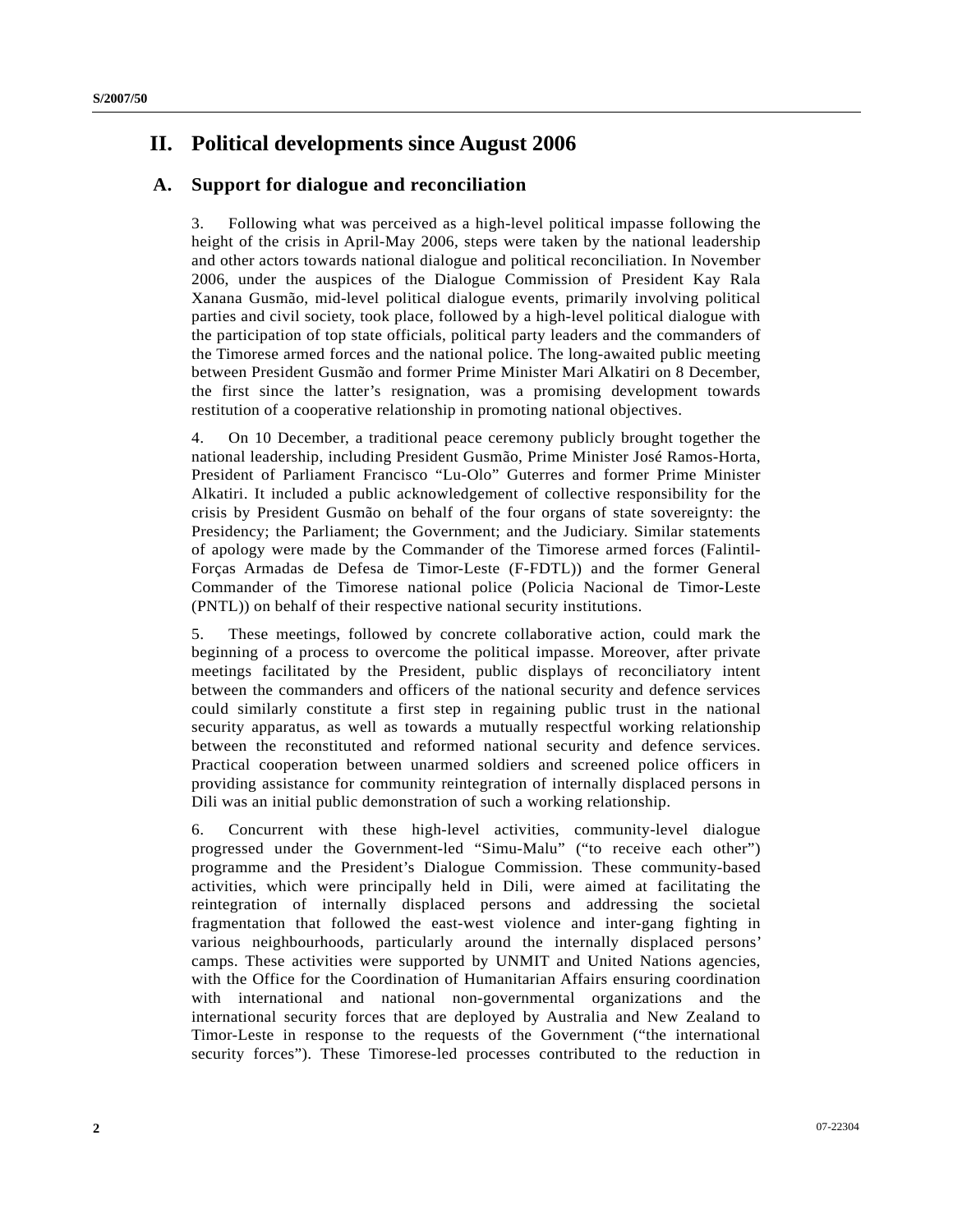violent incidents between sections of some internally displaced persons' camps and surrounding neighbourhood gangs.

7. My Special Representative and the UNMIT leadership used political good offices with the Timorese leaders to support the emerging dialogue between and among the political leaders, the national security and defence forces, political parties and other relevant actors. In addition to attending relevant meetings and events, they coordinated with others supporting the national reconciliation efforts, in particular the Special Envoy of the Government of Norway and representatives of the Club of Madrid. In using its good offices, UNMIT focused on bringing together the Timorese body politic in preparation for the submission of and the follow-up to the report of the Independent Special Commission of Inquiry (see para. 18 below), as well as on bridging gaps between the various parties on security matters and electoral issues. To ensure regular communication and coordination at the highest levels between the President, the Government, Parliament and UNMIT on all areas related to the Mission's mandate, a Committee on High-Level Coordination was established. The first of the Committee's planned regular fortnightly meetings was held on 10 January 2007; the second meeting was scheduled for 29 January.

8. Despite the efforts made towards national reconciliation and social cohesion, Timor-Leste continues to face many challenges in its attempt to consolidate peace within the country, challenges which may increase in the coming months as it prepares for the first national elections since the restoration of independence on 20 May 2002. Calls for political accountability and justice for the events of April and May 2006 remain widespread among many sections of the population, and might take on increasing significance during the electoral campaign. Justice is rightly seen as an essential precondition for sustainable national reconciliation.

9. The grievances of the dismissed F-FDTL "Petitioners" (see S/2006/628, para. 3), which triggered the April-May security and political crisis, are yet to be resolved. Most of the 594 dismissed soldiers remained in their home villages, predominantly in the western region, with the Government continuing to extend the financial subsidy programme for individual soldiers. A "Commission of Notables", established in May 2006 and consisting of 10 members nominated by the organs of sovereignty, the church and civil society to address the petitioners' allegations of discrimination and unfair treatment, continued to examine the issue.

10. In addition, the armed group led by fugitive F-FDTL Military Police Commander Major Alfredo Reinado, who escaped from Becora Prison with 56 others on 30 August, continued to be a cause for concern, not only because it symbolized the prevailing sense of impunity, but also because of the prospect that the issue could be used politically in the electoral campaign. The F-FDTL Command took steps on behalf of the Government to initiate a dialogue with Major Reinado aimed at bringing about the cantonment of his armed group in order to reduce the potential for security problems and enable the judicial process to proceed. A first meeting between the Commander of the F-FDTL, Brigadier General Taur Matan Ruak, and Major Reinado was held on 21 December. At the request of the President, the Prime Minister and the President of Parliament at the high-level coordination meeting on 10 January 2007, a tripartite delegation was established to engage in a dialogue with Major Reinado. The delegation, including representatives of the Government, the President, the Parliament, the Prosecutor-General, and F-FDTL, together with my Deputy Special Representative Tan and representatives of the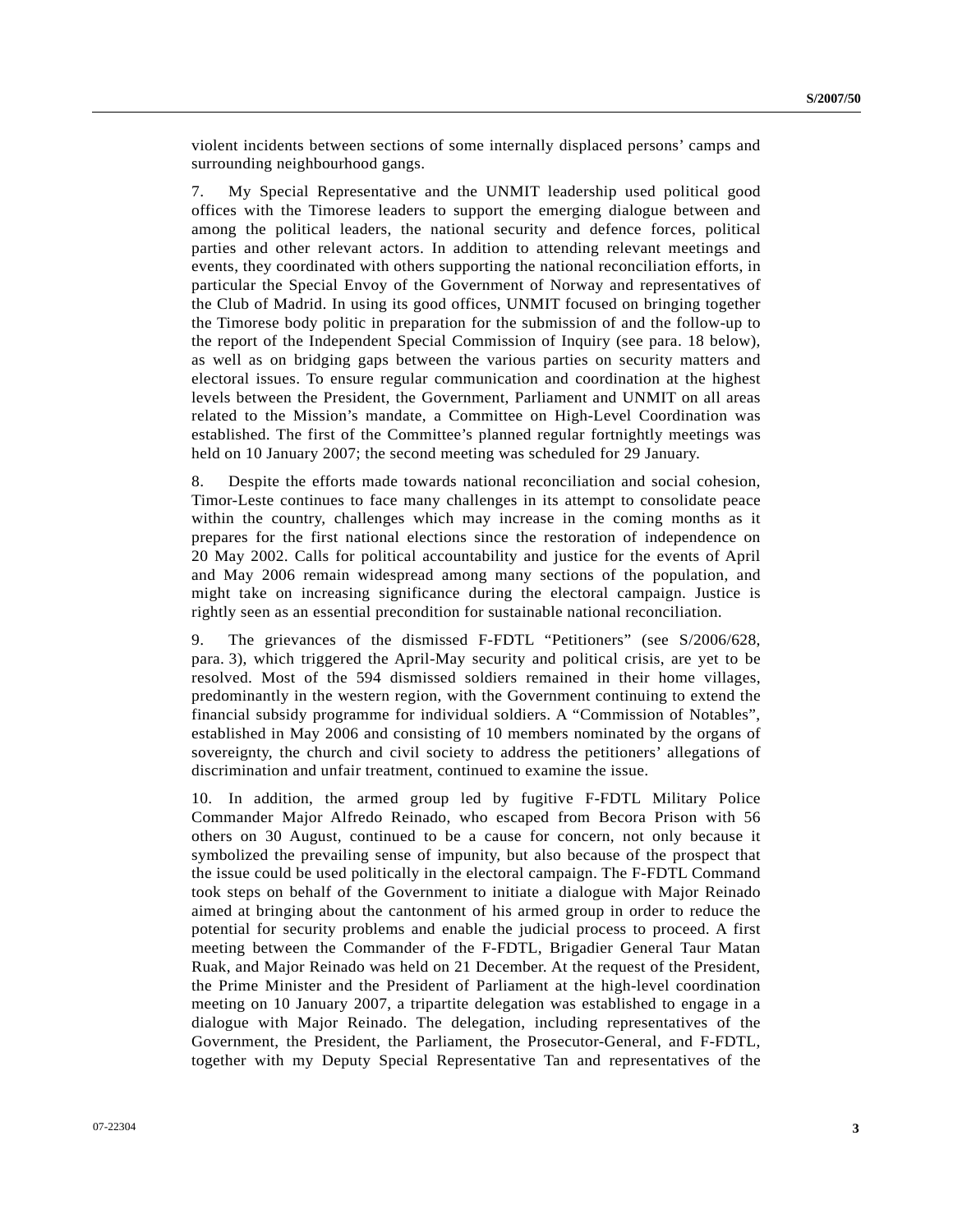international security forces, met twice with Major Reinado with the objective of convincing him to submit to the judicial process. Further dialogue is being planned. Ultimately, all of the remaining 55 escapees who fled Becora Prison (see para. 30 below), including Major Reinado, need to return so that justice can take its course.

11. The friendly relations between Timor-Leste and Indonesia continued to be strengthened. On 18 December, President Gusmão paid an official visit to Indonesia, where he discussed with Indonesian President Yudhoyono and other Government leaders strengthening border cooperation and enhancing Indonesian business investments in Timor-Leste. The situation along the border between Timor-Leste and Indonesia has remained relatively calm, although occasional cases of illegal smuggling of animals and commercial goods have occurred. A minor border incursion was swiftly resolved on 22 December, when a patrol of seven Indonesian soldiers and three civilians were temporarily detained by Timor-Leste Border Police in Oecusse district. All were returned to Indonesia after it became apparent that there had been a misunderstanding of the protocols for visiting across the border.

#### **B. Support for the electoral process**

12. Progress was made towards establishing the necessary legal and regulatory framework for the elections. The laws on the National Commission on Elections, as well as on the Parliamentary and the Presidential Elections, were adopted by Parliament and entered into force on 29 December 2006. The parliamentary elections law requires that one of every four candidates on each party list be a woman. Although not adopted by consensus, the three laws represented a compromise between the positions of the majority Fretilin party and the opposition parties. Initial concerns, leading to protests by a number of opposition parties on the National Commission on Elections, and parliamentary electoral laws, appear to have been overcome, with a number of those same parties changing previously antagonistic positions to become less confrontational. Nevertheless, some continue to be critical of the provision in the National Commission on Elections law, which places the Technical Secretariat for Electoral Administration under the Ministry for State Administration. The President is consulting broadly with the Government and political parties on the election dates.

13. Throughout this process, UNMIT provided legal advice and met with the senior Timorese leadership, political parties and other main actors to encourage compromise and to urge speedy progress so that all parties could adhere to the electoral timelines. UNMIT is also using its good offices to promote a public commitment by all relevant actors to non-violence and to democratic and legal processes in an effort to help ensure that the elections will have a unifying impact and contribute to bringing the people of Timor-Leste together rather than dividing them.

14. While the three electoral laws have now entered into force, complementary rules of procedure and codes of conduct need to be formulated and approved by the National Commission on Elections so that a full electoral legal framework will be in place. There is also a need to select secretariat staff for the Commission who are acceptable to the political parties, as well as to establish premises and provide logistic support to enable it to function as an effective oversight body. The 15-member Commission was appointed in mid-January and comprises: three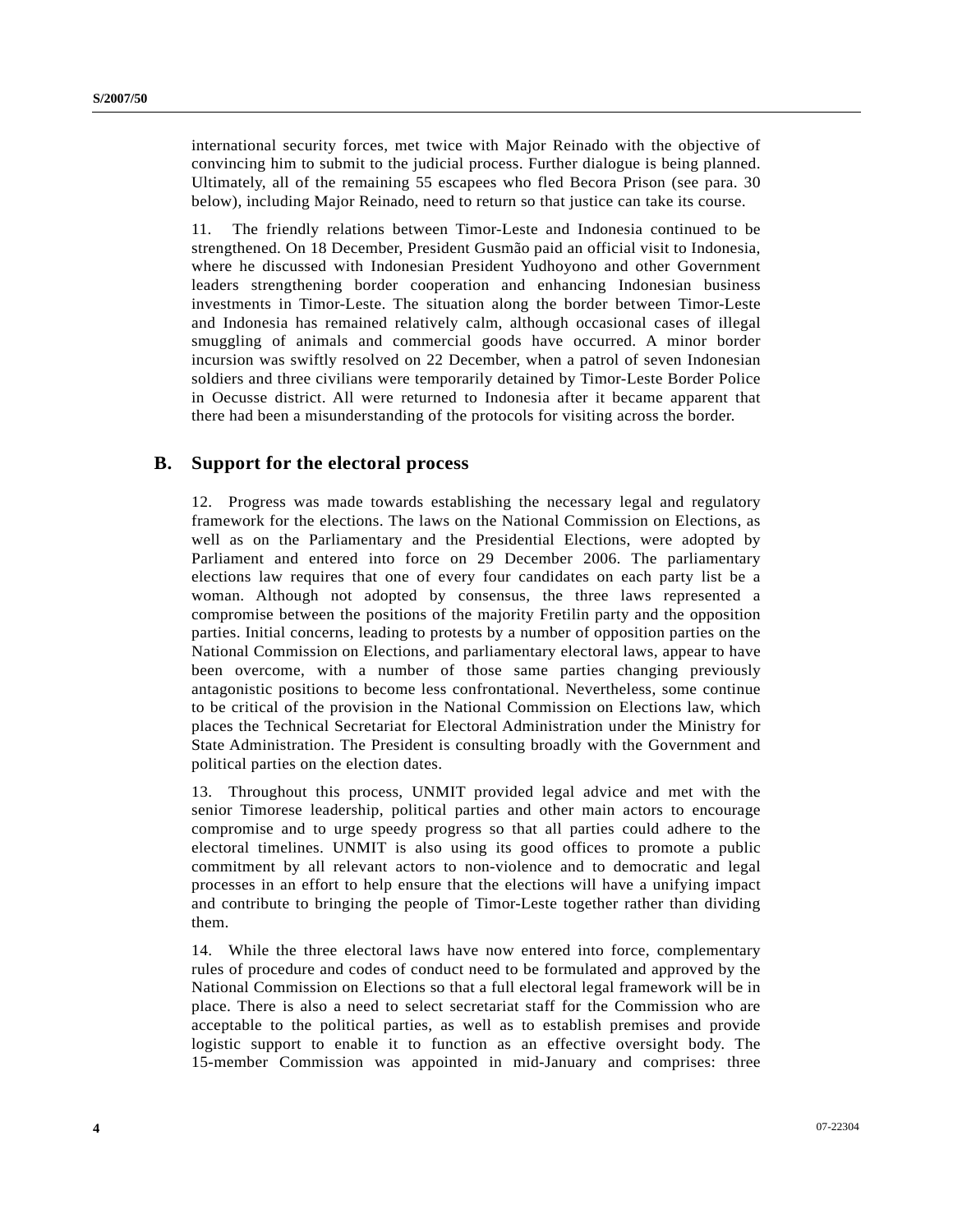persons each nominated by the President, the National Parliament, and the Government; one each from the judiciary, prosecution and public defenders; and one each from the Catholic Church, other religious faiths and women's organizations. Of the 15 members of the Commission, five are women. UNMIT, through its electoral advisers, is committed to providing assistance to the Commission and to supporting the new Commissioners.

15. The Technical Secretariat for Electoral Administration has commenced work to update the voter registry, which will proceed throughout the districts. Actual voter registration, however, must be overseen by the Commission and can only start once that body has been fully established. UNMIT provided eight advisers to Parliament and Government, as well as 43 additional staff, mostly in the districts, to assist the officials of the Technical Secretariat in preparing logistical support, training for officials and voter education programmes. It will be a major challenge for the Timorese authorities, supported by UNMIT, to ensure the full involvement of political parties and the general public in the electoral process, to train party agents and to conduct both civic and voter education in the time remaining before the elections.

16. The United Nations Development Programme (UNDP) continues to support the electoral process through capacity-building projects aimed at developing the institutional capacity of the electoral management bodies. UNMIT has established an integrated coordination mechanism to strengthen the "one United Nations" approach to the elections in order to ensure that all dimensions of the electoral process are addressed in a coherent and consistent manner by the Mission and its partners in the United Nations country team. This coordination structure aims to ensure information flow, consistent messaging and coordinated management, with a particular focus on legal aspects, security, logistics, public information and outreach, including such cross-cutting issues as gender, human rights and public participation. UNMIT promoted the involvement of women in all aspects of the electoral process, in collaboration with the relevant partners of the United Nations country team.

17. The Independent Electoral Certification Team (see S/2006/628, para. 54) made three visits to Timor-Leste and issued three reports. The comments of the Certification Team are based on international standards for credible elections and tied to a series of benchmarks that were defined in its first report. The reports, which have been distributed by UNMIT to the political parties and population at large, have provided, inter alia, observations on the approved legislation, including recommendations for amendments. It is hoped that the Timorese authorities will take steps to implement the key recommendations of the Certification Team so as to ensure credibility of the electoral process.

### **C. Follow-up to the report of the Independent Special Commission of Inquiry**

18. Following the request of the Government of Timor-Leste, on 12 June 2006 I requested the United Nations High Commissioner for Human Rights to establish an independent special commission of inquiry. The Commission was tasked with establishing the facts and circumstances relevant to incidents that took place on 28 and 29 April and from 23 to 25 May and related events or issues that contributed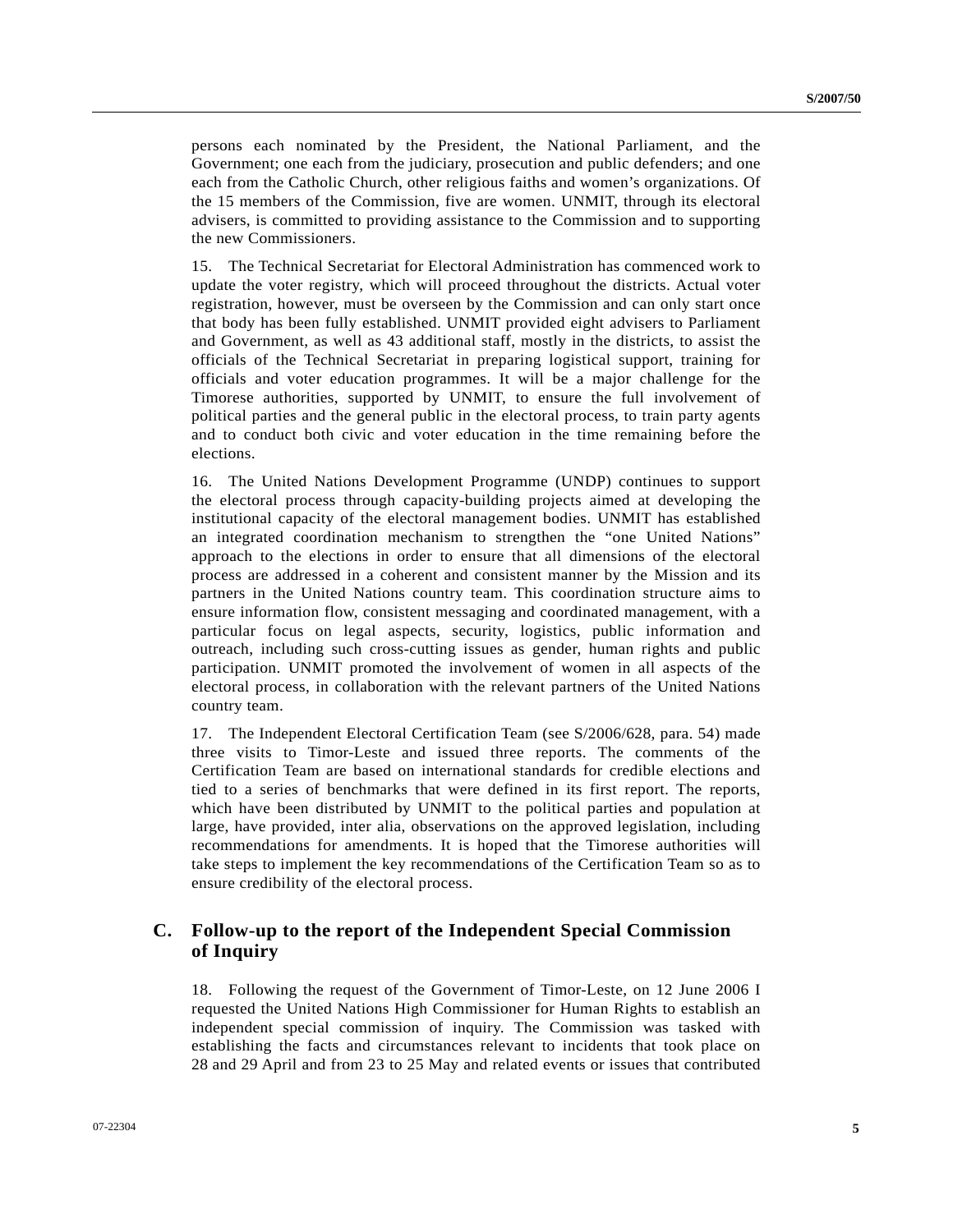to the crisis and with clarifying responsibility for those events. In addition, the Commission was mandated to recommend measures to ensure accountability for crimes and serious violations of human rights allegedly committed during that period, taking into account the fact that the Government of Timor-Leste considers that the domestic justice system should be the primary avenue of accountability. The report of the Commission (S/2006/822, annex) was first submitted to me, then presented to the Parliament on 17 October and subsequently widely distributed in the country. The UNMIT leadership prepared politically for the release of the report by providing accurate information and clarification on the Commission's mandate and the status of its work to relevant institutions and interested parties, as well as to the public. In addition, in view of widespread speculation of possible negative reactions after the report's release, UNMIT, together with the international security forces, undertook the necessary security preparations. UNMIT also publicly urged, and privately urged the Timorese leadership, that swift action should be taken on the Commission's recommendations, in particular by the Judiciary.

19. Both prior to and following the issuance of the report, on 5 and 17 October, the President, the National Parliament President and the Prime Minister issued joint public statements, in which they called for a commitment, in particular from political parties and civil society, to peace and stability and an end to the violence. They also reaffirmed respect for the independence of the judiciary and its responsibility to undertake further investigations and prosecutions and indicated that the recommendations contained in the Commission's report relevant to executive power should be submitted to the Council of Ministers. The leaders of Timor-Leste have reiterated to my Special Representative their conviction about the need for justice and their determination to act against impunity. In presenting the position of the F-FDTL on the Commission's report at a press conference on 25 October, the F-FDTL command reaffirmed cooperation with the justice system and offered its apologies to the Timorese people for the offences and damages caused by F-FDTL during the crisis, while also maintaining that the Commission's report had failed to put the crisis in its political context and proposing the creation of a complementary parliamentary investigation commission. Fretilin, in a statement of 29 October by its Central Committee, presenting its analysis of the causes of the crisis, indicated that there were shortfalls in the Commission's report and stated that it ignored the real causes of the crisis and important facts. Fretilin maintained that justice should be carried out.

20. On 8 November, the Parliament established a seven-member ad hoc parliamentary commission to, inter alia, study the report of the Independent Special Commission. The parliamentary commission submitted its findings to the President of the Parliament on 12 December. After considering that report, the Parliament passed a resolution on 9 January 2007, which, inter alia, adopted the recommendations of the Independent Special Commission of Inquiry and the additional recommendations of the ad hoc parliamentary commission. In that resolution, the Parliament also stated that it would take the political and legislative measures considered appropriate for the implementation of those recommendations. The Parliament mandated the Office of the Provedor for Human Rights and Justice to follow up on the implementation of the recommendations and to report monthly. It also established a parliamentary commission of inquiry to determine the facts and causes of the crisis that had not been the object of inquiry by the Independent Special Commission of Inquiry. The Parliament also recommended, inter alia, that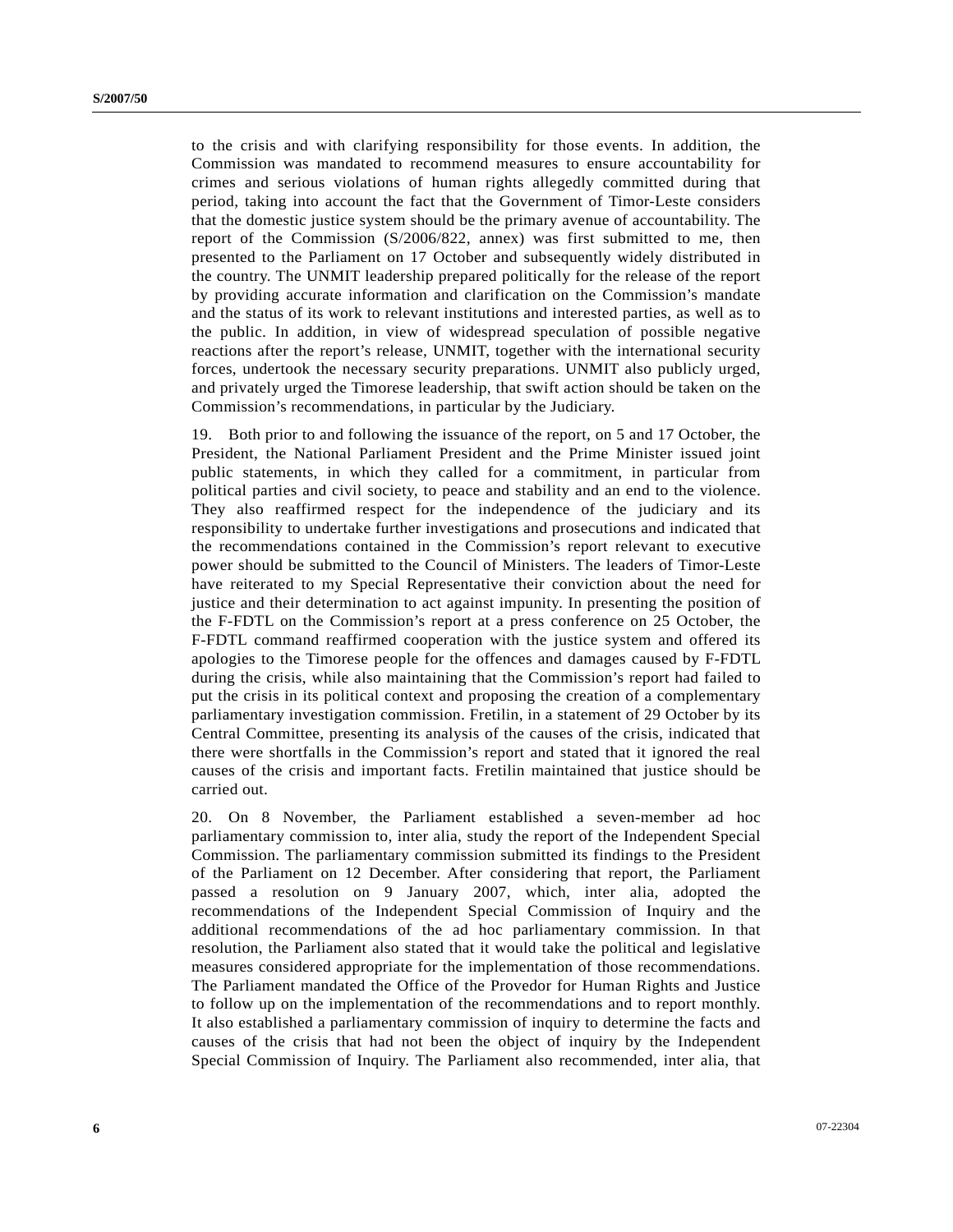an investigation be carried out by the United Nations in order to fully clarify the participation of UNOTIL in the events of 25 May 2006 (see S/2006/628, para. 9).

21. On 1 December, the Council of Ministers approved a resolution regarding measures for assistance and reparations to victims of the crisis. A draft Decree Law setting up a special pension regime for the families of PNTL and F-FDTL members who died while serving the State and for those members who had become permanently disabled as a direct consequence of the crisis is being prepared. Families of civilians who died and civilians who sustained injuries as a result of the crisis or who lost property were requested by the Government to come forward to receive financial support.

22. A number of judicial proceedings in relation to the events of April-May 2006, some of which had been initiated before the release of the Commission report, were ongoing. The trial of former Minister of Interior, Rogerio Lobato, charged with embezzlement, the unlawful use of weapons in the disruption of public order, manslaughter and attempted manslaughter, and three co-defendants charged with unauthorized possession of a firearm, commenced on 30 November 2006. It was immediately adjourned because of the absence of one of the co-defendants. On 28 December, a number of shots were allegedly fired by unknown persons at the house of one of the main witnesses in this trial. In response, witness protection measures were put in place by UNMIT police. The trial resumed on 9 January 2007. Despite the presence of more than 800 demonstrators in support of the former Minister on the first day of the trial, proceedings on that and following days went smoothly. On 12 January 2007, the Dili District Court remanded three members of the F-FDTL and one PNTL officer into preventive detention in relation to the shooting of unarmed PNTL officers on 25 May 2006, which had caused the death of eight PNTL officers and injury to 25 other officers and two UNOTIL police. One PNTL Deputy District Commander and two PNTL officers are awaiting trial in detention for illegal possession of firearms, while one civilian, initially placed in pre-trial detention on a murder charge, was conditionally released by the court and ordered to report weekly to the police while awaiting trial. UNMIT regularly monitored the judicial proceedings and provided security as needed. Former Prime Minister Alkatiri remained under investigation by the Prosecutor-General in relation to alleged distribution of weapons, but without charges having been brought against him. A Member of Parliament, Leandro Isaac, is also under investigation by the Prosecutor-General's office in relation to the alleged possession of a firearm and his alleged involvement in the armed confrontation at the house of the F-FDTL Commander on 24 and 25 May 2006.

23. On 29 November 2006, the Prosecutor-General requested assistance from the United Nations in recruiting an international prosecutor as Deputy Prosecutor-General to lead the investigation and prosecution of persons involved in the incidents cited by the Commission. A candidate was jointly identified by the relevant Timorese authorities and UNMIT, and the necessary donor funding was secured. UNMIT and UNDP also continued to work together with national and international partners to strengthen the justice system with additional human and institutional resources.

24. Meanwhile, the Office of the Provedor for Human Rights and Justice continued its investigation into the events of April-May 2006 and, along with non-governmental organizations working in the field of human rights, has taken up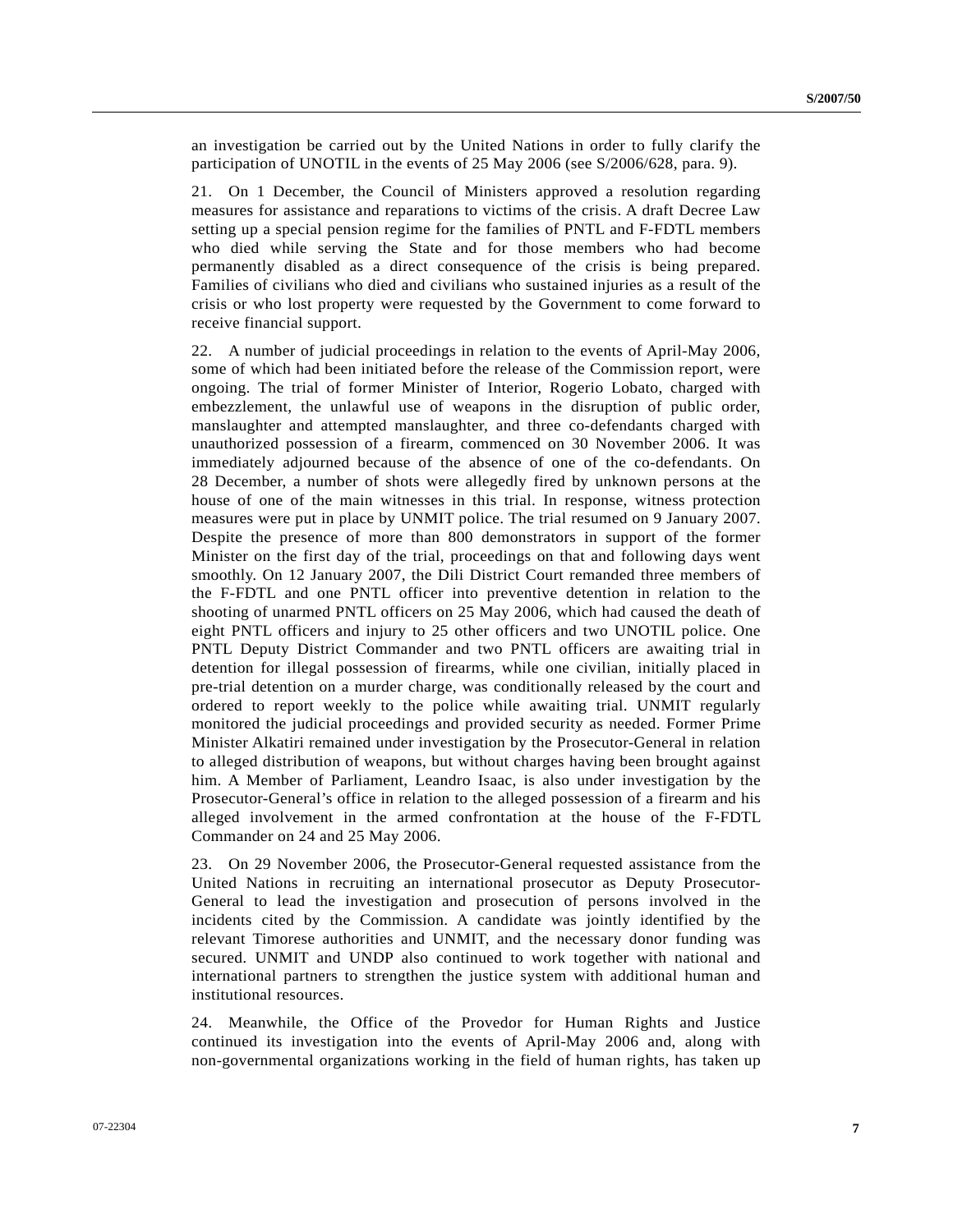its role as independent monitor of the implementation of the recommendations of the Independent Special Commission of Inquiry. A key objective of these monitoring activities is to ensure that reconciliation efforts are not undertaken at the expense of justice and accountability for crimes committed during April-May 2006.

### **D. Promotion of human rights and the administration of justice**

25. UNMIT's Human Rights and Transitional Justice Unit worked with the Provedor for Human Rights and Justice and relevant non-governmental organizations to monitor and observe the general human rights situation. This work has focused primarily on the rights of persons in detention, although the right to property and housing has also been a key issue. UNMIT's ongoing activities to strengthen the capacity of the Provedor, non-governmental organizations working in the human rights field and the PNTL are carried out with the support of and in collaboration with relevant partners in the United Nations system. On 29 November, the Office of the Provedor, the Office of the United Nations High Commissioner for Human Rights (OHCHR) and UNDP signed a three-year capacity-building project, to begin in 2007, which will strengthen the ability of the Office of the Provedor to monitor and protect human rights throughout the country, including of vulnerable groups such as internally displaced persons, women, children and the elderly. The United Nations Children's Fund (UNICEF) provided support on critical issues related to children, including in the areas of community policing, strengthening of the Vulnerable Persons Unit and juvenile justice, on which it worked extensively with the Ministry of Justice, including on the drafting of the children's code and other legislative instruments to strengthen compliance with the Convention on the Rights of the Child.

26. Combating impunity is an issue that extends beyond the scope of the Independent Special Commission of Inquiry. Some progress was made to counter impunity in the police force when four inactive PNTL officers were arrested during the post-crisis violence in Dili; these officers are currently in pre-trial detention. In December, the Baucau district court convicted three PNTL officers and issued suspended sentences for officers responsible for the maltreatment of a detainee in late 2004.

27. The challenges confronting the judicial system outlined in my previous report (see S/2006/628, paras. 81-88) continued to impede its effective functioning. In recent months, arrests in Dili, in particular, have created an additional backlog of cases. The capacity of the judicial system promptly to deal with its backlog and with the growing number of cases is limited, requiring it to prioritize the most serious crimes. A large number of those arrested for lesser offences were released by judicial authorities owing to capacity limitations as well as to technical deficiencies in the submission of case files. Increasingly, reports of intimidation of witnesses and the absence of mechanisms for witness protection are hampering prosecutions. These factors, coupled with a general lack of understanding among the population about judicial procedures have contributed to a growing perception that impunity is tolerated. UNMIT and UNDP are working with national authorities to overcome these bottlenecks and to facilitate longer-term capacity-building within the justice system institutions, including through UNDP's justice support programme. This programme will require additional donor funding, however, if it is to further expand its activities to respond to evolving needs. UNMIT is in the process of recruiting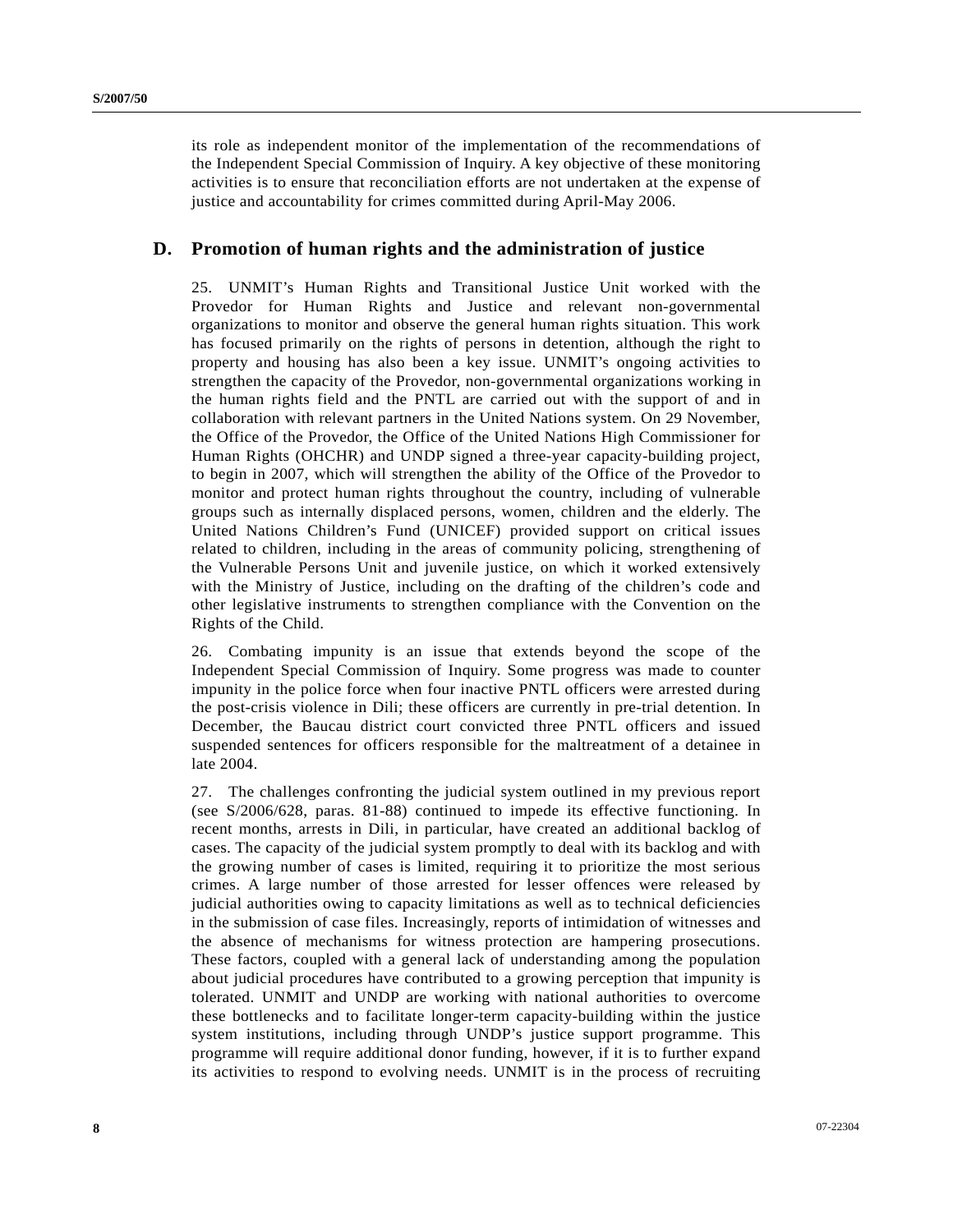qualified personnel to initiate, in collaboration with the relevant Timorese authorities and civil society, the comprehensive judicial review mentioned in my previous report (see S/2006/628, para. 88).

28. Furthermore, UNMIT is recruiting experts to establish a Serious Crimes Investigation Team which will work with the Prosecutor-General to complete the outstanding investigations into serious crimes committed in 1999 initiated by the former Serious Crimes Unit. In preparation, UNMIT retained five Timorese specialists to restore the records of the Serious Crimes Unit, which were destroyed during the violent incidents in May 2006. The report of the Commission for Truth, Reception and Reconciliation was disseminated in all districts by the Technical Secretariat that succeeded the Commission which was set up by President Gusmão on 20 December 2005. The President reiterated his support for the work of the Technical Secretariat and asked it to continue its work until a follow-on institution is established by Parliament. The bilateral Indonesia–Timor-Leste Commission for Truth and Friendship also continued its work in relation to the events of 1999.

## **III. Restoration and maintenance of public security**

#### **A. Police**

29. From the inception of the Mission, priority has been given to the deployment of UNMIT police to help restore and maintain public order, particularly in Dili, as a precondition for the achievement of the other key elements of the Mission's mandate. UNMIT absorbed 24 police officers from the previous United Nations Mission (United Nations Office in Timor-Leste (UNOTIL)) as the initial nucleus for its police component. Subsequently, police officers who had served with the international security forces transferred to UNMIT, starting with individual officers and formed police units from Portugal and Malaysia, and continuing with those from Australia. In parallel, additional police officers and formed police units were deployed to UNMIT so that, by the end of December, the Mission had 1,070 police officers on the ground, including 427 in three formed police units from Bangladesh, Malaysia and Portugal. As part of the UNMIT police induction programme, UNMIT's Human Rights and Transitional Justice Unit and other relevant United Nations partners provided training for all incoming United Nations police officers on the international human rights framework, including sexual exploitation and abuse.

30. While the overall security situation has remained volatile, the trend has been towards increasingly longer periods of calm and fewer outbreaks of violence, due, in part, to the increased presence and numbers of UNMIT police officers in communities throughout all districts of the country, including internally displaced persons' camps, where they work with approximately 250 screened PNTL officers and rely on the close support of the international security forces, as needed. Civil disturbance incidents in Dili have decreased from an average of 20 to 30 daily in September and October, to 10 to 15 from November through January. Those averages need to be seen, however, in the light of spikes in violence that have occurred and which could continue to be triggered at any time, for example when the UNMIT police had to defuse 49 rock-fighting incidents in a single day on 24 October, or when violent incidents, street fighting and house burning suddenly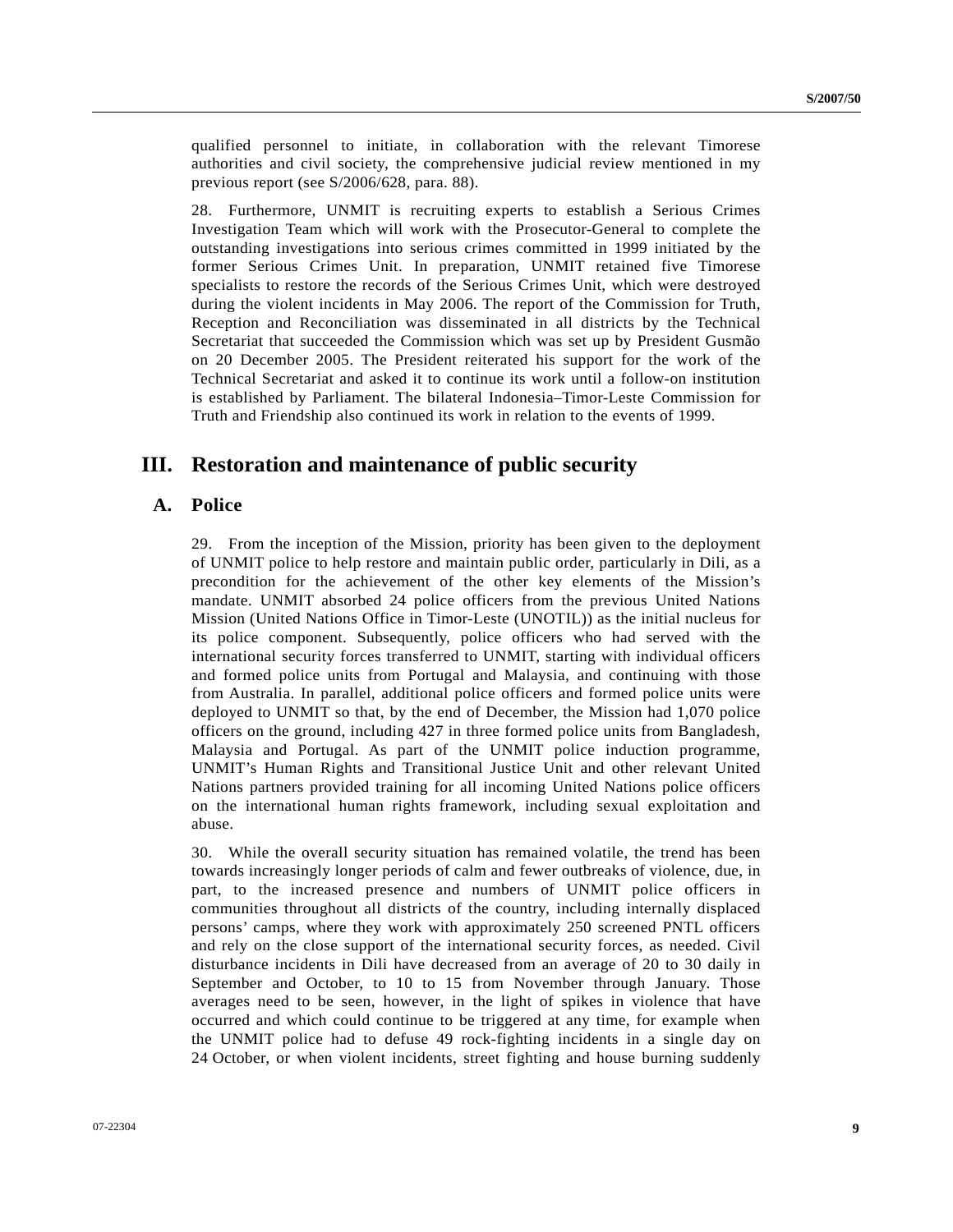increased in Dili on 21 and 22 January, resulting in four murders. Overall, since UNMIT's establishment in late August, 295 cases have been referred to the PNTL National Investigation Department, including 53 murders, 37 attempted murders, 26 serious assaults and 45 arson incidents, 10 rapes and two sexual assaults of minors. Of those cases, 256 occurred in Dili and 39 in the rest of the country. This led to 46 arrests. As regards the 57 inmates, including Major Reinado, who escaped from Becora prison on 30 August, only two convicted prisoners from this group surrendered to the UNMIT police and are back in prison, while the remaining escapees, who were pre-trial detainees, are still at large and remain a serious security concern.

31. As had been the case from the onset of the crisis in early 2006, Dili has remained the main centre of incidents of violence, and security is still fragile in various neighbourhoods of the city. The earlier east/west-based violence in Dili, which had resulted in a number of deaths, serious injuries and burning of houses, on occasion involving persons in internally displaced persons' camps and in the surrounding areas, decreased over the reporting period. On the other hand, localized violence increased between neighbourhood youth gangs and members of rival martial arts groups, largely confined to Dili but with occasional incidents in other districts. Rocks, machetes and iron darts continued to be the most commonly used weapons in such gang-fights, in some cases causing deaths or serious injuries. Of growing concern were a few incidents in which firearms and hand-grenades were used. Nevertheless, the overall level of violence has decreased in recent months, in part due to the increase in dialogue initiatives in Dili as well as intensified community-policing efforts of UNMIT, the establishment of additional police posts in troubled areas and the installation of a toll-free national emergency line, all of which facilitated increased police responsiveness. In addition, Prime Minister Ramos-Horta and other local leaders as well as UNMIT police, made increased efforts to bring together martial arts groups to peacefully settle their differences, to discourage violence and to work towards improvement in the security situation.

32. During the first half of the reporting period, UNMIT police and its formed police units focused on restoring and maintaining law and order in Dili. Subsequently, starting at the end of November, small numbers of UNMIT police deployed to the 12 districts outside of Dili, where they worked together in colocation with PNTL officers who remained operational throughout and following the crisis. The nationwide presence of UNMIT police officers enhanced their understanding of the security situation in the districts and helped to pre-empt some tense situations from escalating into violence, as evidenced by the prevention of large-scale fighting between rival martial arts groups in Maubisse in early January. In order to encourage cooperation from the local communities and promote a better, understanding of its initiatives and activities, UNMIT police, in collaboration with the UNMIT Public Information Office, disseminated information on police operations through press conferences as well as daily radio and regular television broadcasts. UNMIT police also provided personnel to serve in UNMIT's Joint Operations Centre and Joint Mission Analysis Cell.

33. The signing of the "Arrangement on the Restoration and Maintenance of Public Security in Timor-Leste and Assistance to the Reform, Restructuring and Rebuilding of the Timorese National Police (PNTL) and the Ministry of Interior" between the Government of Timor-Leste and UNMIT on 1 December 2006 clarified the roles and responsibilities of UNMIT police and its relationship with PNTL and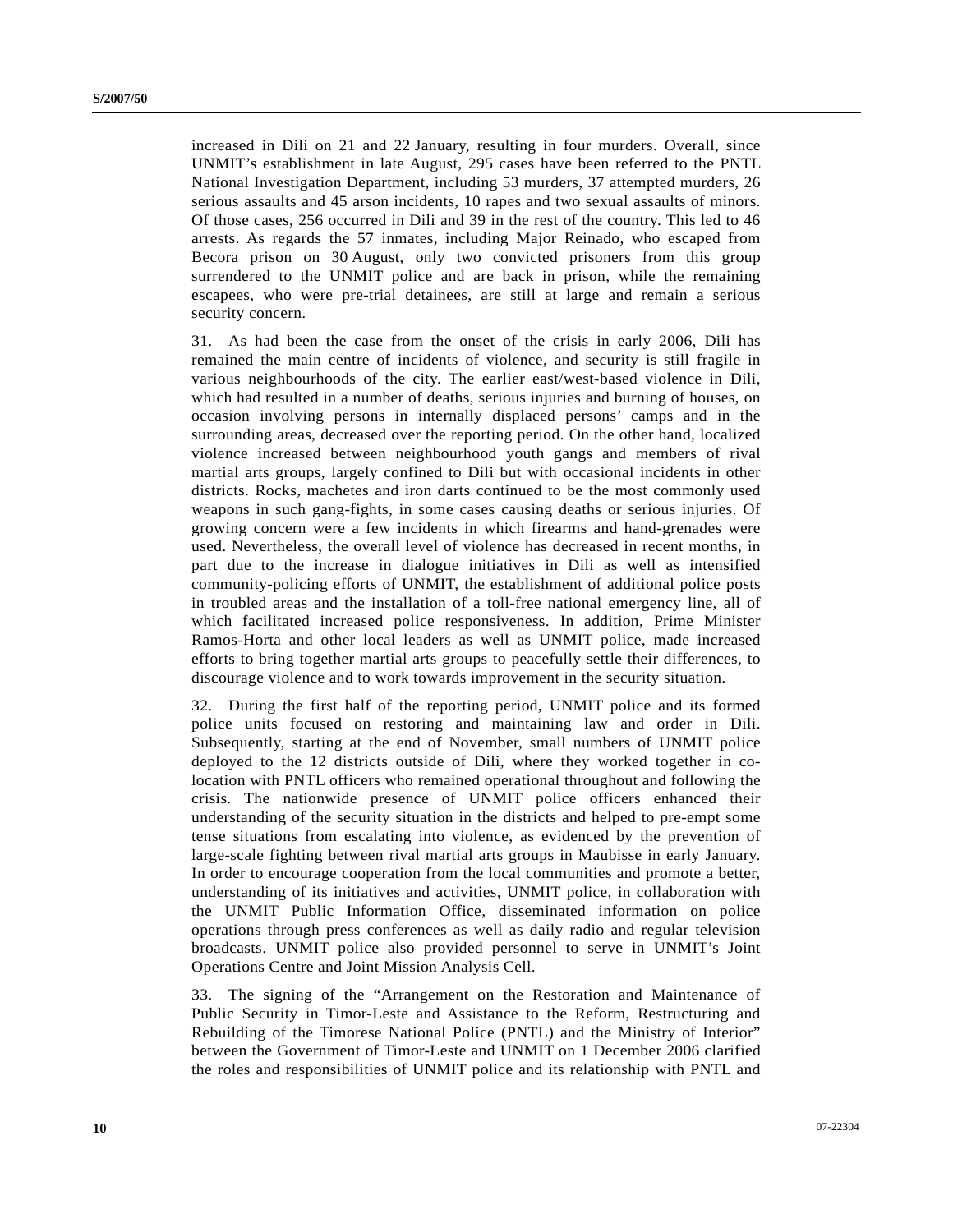the Ministry of Interior. As required under this Arrangement, a comprehensive assessment of PNTL, including its 13 police districts, PNTL headquarters and subordinate units and the PNTL specialized units has commenced. This assessment will serve as the basis for the development of a reform, restructuring and rebuilding plan, which will cover all aspects of capacity-building and institutional development of PNTL. The plan will be developed in close cooperation with the Timorese authorities in order to ensure sustainability and full national ownership. It is envisaged, at this stage, that up to five years will be needed to complete the full reconstitution of PNTL as an effective police force.

34. With the support of UNMIT's Human Rights and Transitional Justice Office, the Office of the Provedor and civil society organizations, UNMIT police established a screening process for PNTL. As of 22 January 2007, 1,087 out of 1,232 Dili-based PNTL officers had registered for screening. Two-hundred and seventy-six PNTL officers completed the Police Academy's provisional certification course and, as no allegations of criminal acts or human rights violations came to the attention of UNMIT, they returned to active duty without firearms under the mentorship of UNMIT police. During the screening process, 342 PNTL officers were identified as requiring further investigation. The remaining Dili-based PNTL officers are still going through the screening process. About 2,000 PNTL officers deployed in the districts will undergo the screening process in the coming months. In response to a request from the Timorese Government, screening of PNTL members of the Rapid Intervention Unit was given priority to ensure the co-location of screened and re-trained officers from this Unit with UNMIT formed police units before the elections. Other specialized PNTL units, including the Border Police Unit, will also be subject to careful screening in the near future.

35. Among some sections of Timorese society, the volatile security situation in Dili was perceived as a potential obstacle to the conduct of elections without threat of violence or intimidation, in particular violence using weapons that remain unaccounted for since the crisis. UNMIT police and the international security forces continue to undertake joint efforts to locate and recover these firearms. In preparation for the elections, UNMIT police has drafted an operational plan to ensure the necessary security coverage throughout the country from the election campaign period through the immediate post-electoral period. The development and implementation of the elections security plan is being closely coordinated with UNMIT's Electoral Assistance Office and the Timorese authorities, with the operational support of the international security forces as needed. The UNMIT police deployment to the 13 districts was closely coordinated with the movement of electoral staff.

36. In a joint letter to me dated 7 December 2006 (S/2006/1022, annex), President Gusmão, Prime Minister Ramos-Horta and National Parliament President Guterres requested that UNMIT police deployment be reinforced with an additional formed police unit "to ensure the elections are held in a secure and peaceful environment", and suggesting that Portugal might contribute another unit. I support this request. If approved by the Council, the additional formed police unit could strengthen UNMIT's capacity to address security challenges during the electoral and immediate post-electoral period, especially in Dili and its adjacent districts of Ermera, Aileu, Ainaro, Liquica and Manufahi, and thus increase public confidence in the peaceful nature of the elections.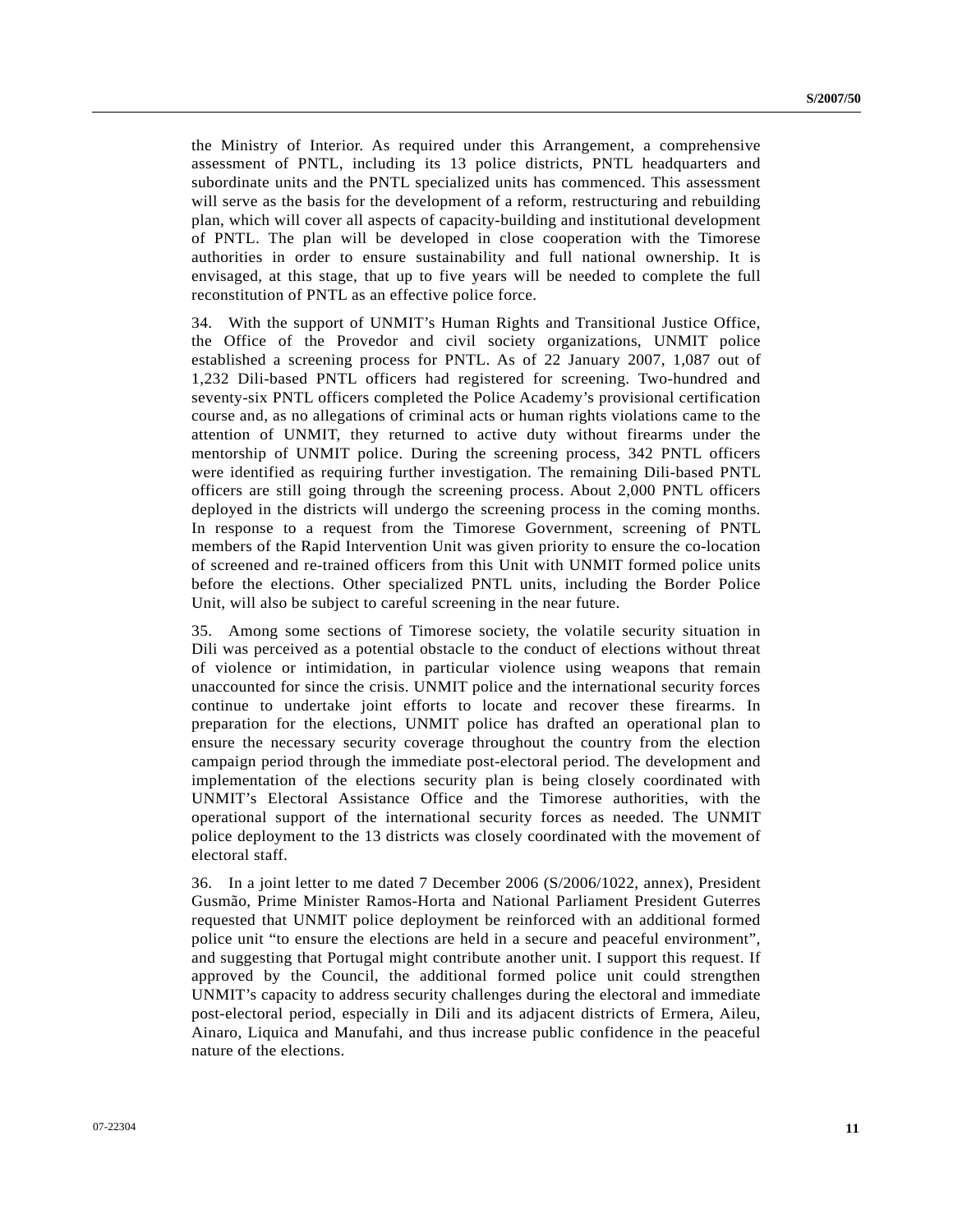#### **B. Military**

37. At a meeting held on 11 November 2006, the Government informed UNMIT and the international security forces of its intention to "normalize" F-FDTL operations, which was justified by the finding of the Independent Special Commission of Inquiry that an alleged massacre by F-FDTL did in fact not take place. UNMIT representatives at that meeting noted that there were still apprehensions concerning the F-FDTL among some sectors of society and that not all findings of the Commission of Inquiry concerning F-FDTL had been addressed. They urged that "normalization" proceed cautiously and in close coordination with the international security forces in the country. The Government undertook to share an action plan setting out the steps of the "normalization" of F-FDTL. The Mission is awaiting receipt of the plan. Nevertheless, since that date, armed F-FDTL soldiers have been increasingly present in public, including near the Dili District Court on 12 January during a preliminary hearing related to a number of F-FDTL soldiers. At times, they have also provided static security for State facilities and public events. The presence of armed F-FDTL soldiers has been perceived by some among the population as intimidating and exacerbating the sense of insecurity.

38. The Government, with the support of UNMIT, has initiated a comprehensive review of the security sector, including F-FDTL, the Ministry of Defence, PNTL and Ministry of Interior. The first three meetings of a joint working group for security sector reform took place on 18 December 2006 and on 19 and 24 January 2007. These meetings, co-chaired by the Vice Minister of Interior, the Permanent Secretary of the Ministry of Defence and my Deputy Special Representative for Security Sector Support and Rule of Law, discussed terms of reference as well as the proposed establishment of a Joint Steering Committee to guide the working group. As stated in my report of 8 August (S/2006/628, para. 62), this review will, inter alia, address difficulties that have confronted the sector and contributed to the crisis of April-May 2006; the tensions between F-FDTL and PNTL; and ways in which the relationship between the two institutions can be changed from a competitive to a cooperative one. It is expected that the ongoing UNMIT assessment of PNTL and the Ministry of Interior, and the plans to reconstitute PNTL and strengthen the Ministry of Interior, will feed into the security sector review. In assisting the Government in conducting this review, which will aim to facilitate a holistic approach to the security sector and coordinate reform efforts in the areas of policing and defence, UNMIT will identify advisers, in cooperation with other partners, to support the Government in strengthening institutional capacity.

39. UNMIT's military liaison officers, in addition to maintaining a continuous impartial presence in the three border districts and Dili, serve as core personnel for the staffing of the Mission's Joint Operations Centre and Joint Mission Analysis Cell, as well as the Joint Logistics Operations Centre. In addition, the Chief Military Liaison Officer acts as the principal military adviser to my Special Representative and needs to be aware of military and security-related events throughout Timor-Leste. In view of this, and recognizing the need for uniform levels of liaison and cooperation with the international security forces and the UNMIT police, some military liaison officers may need to be relocated to Baucau. This would enable these officers to monitor, along with the UNMIT police, the situation in the eastern districts of Timor-Leste and to provide impartial feedback and advice to my Special Representative on security issues related to those districts, particularly prior to and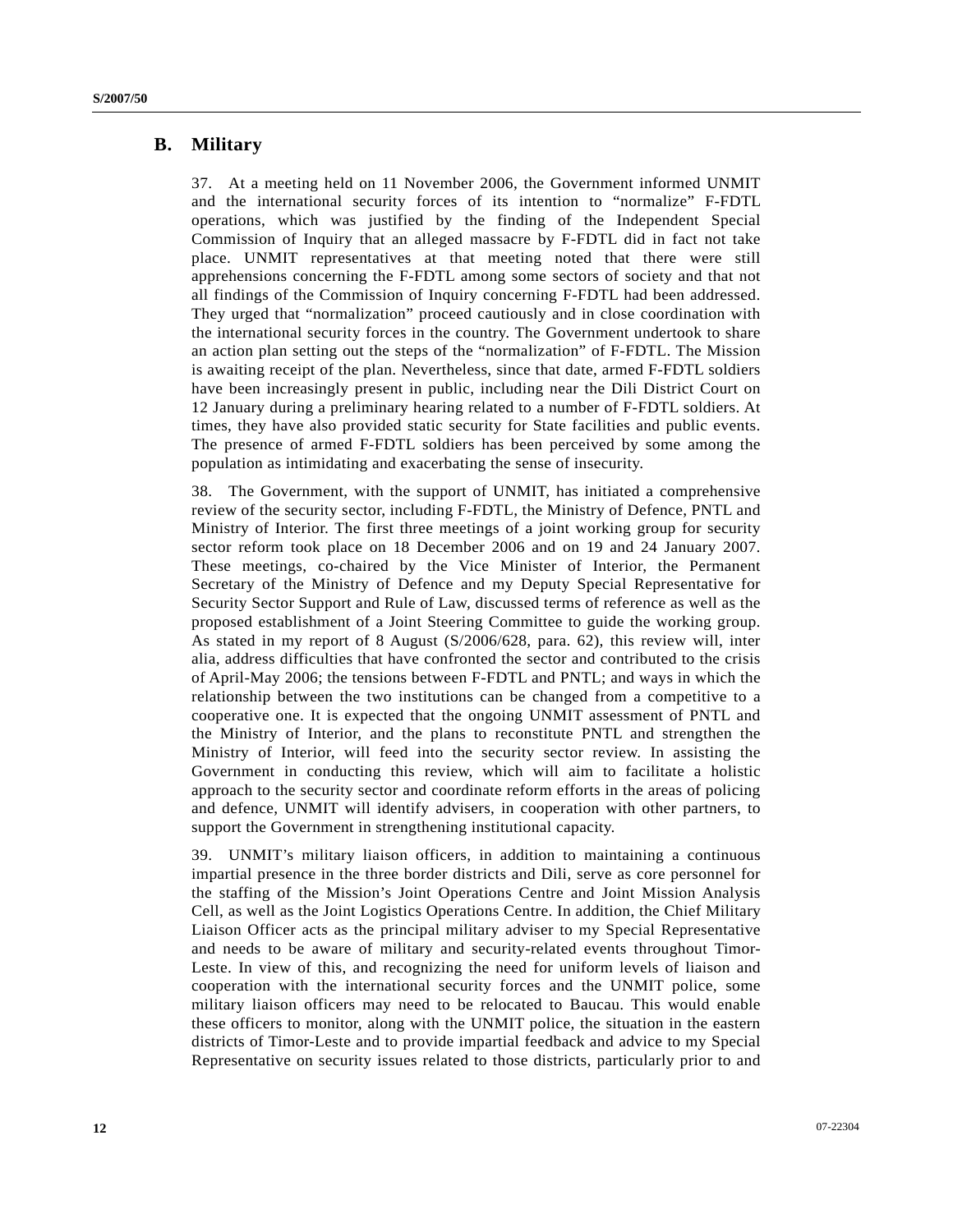during the elections. In addition, UNMIT's military liaison officers will provide capacity to support the implementation of functions under the Trilateral Coordination Forum and the military technical arrangement (see paras. 40 and 41 below).

40. At the initiative of the Government, a Trilateral Coordination Forum, with participants from the Government, UNMIT and the international security forces, is soon to be established, following the signing of a memorandum of understanding in Dili on 26 January between the Timorese Government, the United Nations and Australia on the provision of assistance to Timor-Leste. Under this arrangement, the Trilateral Coordination Forum will serve as a mechanism for the Government, UNMIT and the international security forces to discuss issues relevant to the stabilization of the security environment in Timor-Leste, including security operations, and will ensure full coordination between the participants, through close consultation and will information-sharing.

41. Within the context of the cooperation and assistance envisaged under paragraphs 5 and 7 of resolution 1704 (2006), in September 2006 the United Nations proposed to the Government of Australia, as the lead nation of the international security forces, a technical arrangement concerning cooperation with and assistance to UNMIT (the "military technical arrangement") to strengthen and formalize the interim security arrangements established through the exchange of letters between the Department of Peacekeeping Operations and Australia dated 26 and 29 May, respectively. While appreciated, these interim arrangements did not constitute a dedicated military capacity to provide the required security support for UNMIT, as described in my report of 8 August (S/2006/628, para. 117). I am pleased that, following extensive negotiations, the United Nations and Australia signed the military technical arrangement on 25 January in New York. Under this arrangement, Australia will provide two dedicated armed companies, with necessary support elements, to ensure adequate protection for United Nations premises and properties as well as a rapid response capacity for the UNMIT police.

42. Prior to finalization of the military technical arrangement, the international security forces provided ad hoc back-up support to the UNMIT police, established static security at selected Government facilities in Dili and dealt with security incidents outside of Dili. Regular weekly meetings were instituted between the UNMIT leadership and the international security forces command in order to maintain coordination and ensure information-sharing.

## **IV. Support for the "compact", democratic governance, socio-economic development and humanitarian relief**

#### **A. Facilitation of the "compact" process**

43. The "compact" between Timor-Leste and the international community entails a reorientation of the existing national development plan and external financing, as required, to address the crisis and its causes. It aims to ensure that UNMIT activities are complemented by and coordinated with the Government's own budget resources and bilateral and multilateral cooperation programmes. Following a meeting called by Prime Minister Ramos-Horta on 2 December 2006, attended by the First Deputy Prime Minister, the Minister of State Administration, then acting Special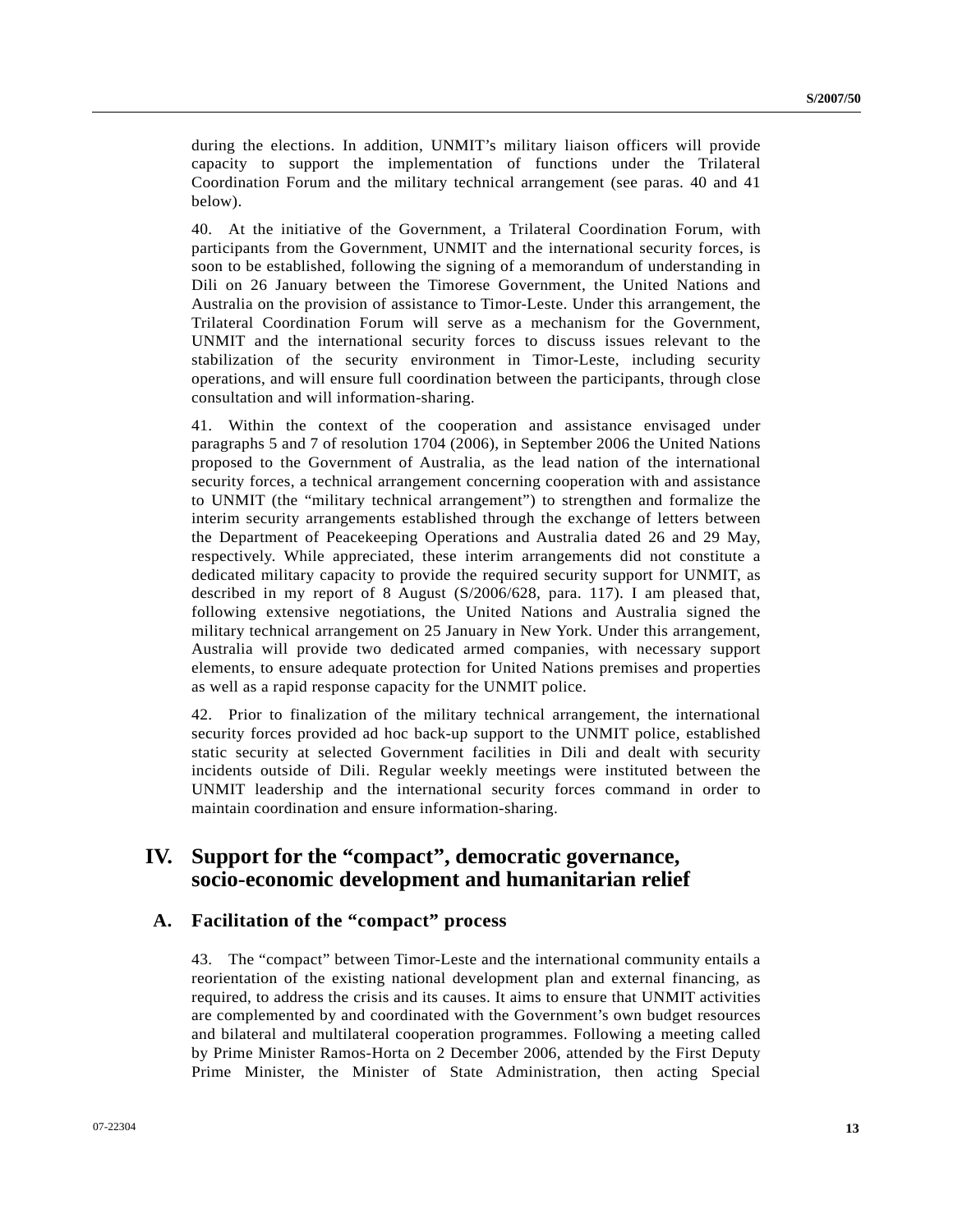Representative Reske-Nielsen and World Bank representatives, the structure of the compact was agreed upon. It will be composed of an interministerial compact committee, chaired by the First Deputy Prime Minister and supported by a secretariat made up of representatives of Government institutions, with support by UNMIT and the World Bank. The Government has already taken steps to identify its most urgent priorities emerging from the 2006 crisis, including: elections; national reconciliation; public safety/security; strengthened communication with civil society and Timorese society at large; justice; humanitarian assistance and housing; improved budget execution and delivery of basic services; youth employment; decentralization; and public sector reform. The Government has proposed a time frame of 24 months. The first high-level "compact" meeting between the Government and the international community is scheduled to take place on 5 February 2007.

44. Taking an integrated approach, UNMIT has collaborated with the United Nations agencies, funds and programmes so that respective programmes focus on the compact priorities. In September 2006, the United Nations country team in Dili and international financial institutions reprioritized their activities in the light of the crisis, in five core areas: basic services; governance; immediate income generation and economic development; security, conflict resolution and reconciliation; and empowering disenfranchised groups. The members of the United Nations country team, based on the respective mandates and expertise of its members, has taken on specific responsibilities, which have also resulted in strengthened working relationships between the members of the United Nations family.

### **B. Enhancing democratic governance**

45. UNMIT continued to support the Government and relevant institutions and development partners to implement poverty reduction and economic growth policies as well as strategies to underpin the strengthening of the democratic system. It also provided high-level independent advice to State institutions as well as to United Nations agencies, funds and programmes and other development partners to guide longer-term capacity-building efforts. The efforts of UNMIT advisers ranged from providing political and legal support to the electoral process to helping to ensure that gender dimensions and a human rights approach is mainstreamed throughout the activities of the State institutions.

46. As part of its integrated approach, UNMIT is working closely with the United Nations country team, in particular UNDP, and in coordination with bilateral partners in support of the Government's longer-term capacity-building projects for the four organs of sovereignty. In addition to focusing on enhancing institutional systems, skills and attitudes within each organ of sovereignty, these projects seek to promote a balance and separation of powers as enshrined in the constitution. Some of the immediate priorities of these projects are continued strengthening of the justice sector as well as oversight institutions, including support to the Office of the Provedor for Human Rights and Justice and civil society organizations. Agreement has been reached between the Government of Timor-Leste and UNDP to provide, with donor support, technical support for enhancing transparency and anti-corruption measures.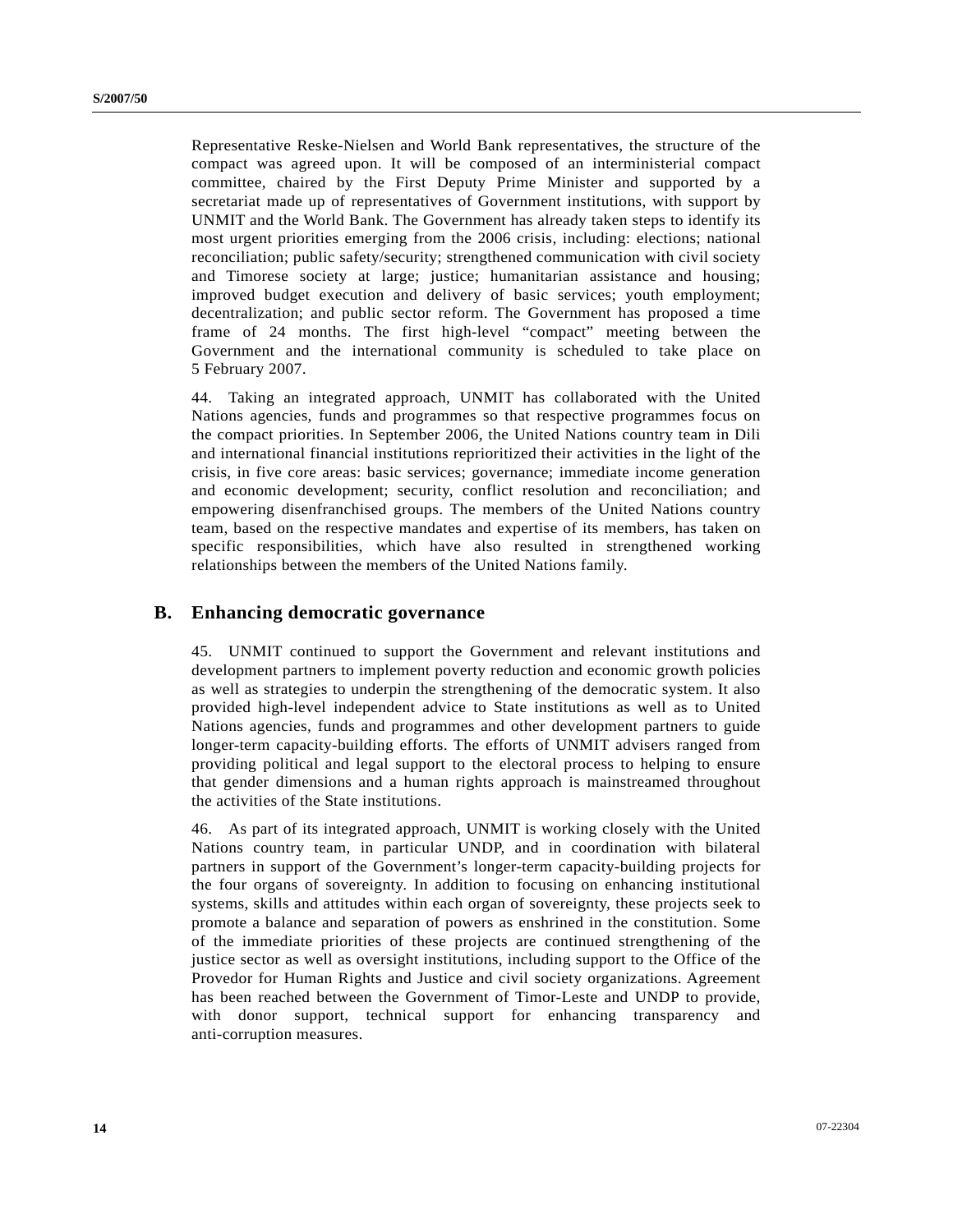47. The Office for the Promotion of Equality, with the support of the United Nations Development Fund for Women (UNIFEM) and in collaboration with various national stakeholders, provided training sessions to community leaders, focusing on strengthening the role of women leaders in village councils as well as the role of village chiefs in the prevention of domestic violence. Through a joint Government-European Commission-UNDP-UNIFEM project to enhance rural women's leadership and participation in nation-building, a series of dialogues was initiated between national women leaders, representatives from the Office for the Promotion of Equality, and government ministries, women parliamentarians and women representatives in the village councils, aimed at strengthening the linkages between national and local women leaders as well as community support structures for women.

#### **C. Socio-economic development**

48. The majority of the population in Timor-Leste remains affected by poverty and chronic deprivation, with one fifth living on less than one United States dollar per day. Non-petroleum gross domestic product (GDP) per capita income was \$360 in 2005, with Timor-Leste ranked one-hundred and forty-second of the 177 countries included in the UNDP *Human Development Report 2006*. Social tensions are exacerbated by unemployment (particularly for youth) and general lack of opportunities, particularly in the capital. The Government has a manifest commitment to pro-poor policies, and approximately 34 per cent of the total State budget is currently allocated to social services. This has not yet generated the desired development outcomes, however, partly because of weak institutional and human capacities in line ministries and low budget execution. A number of bilateral and multilateral partners are providing assistance to the national authorities in budget execution.

49. With technical and financial support from UNICEF, the United Nations Population Fund (UNFPA) and UNDP, the Government launched Timor-Leste DevInfo on 19 December 2006 as the national system to monitor progress towards the Millennium Development Goals. In addition, UNDP, the World Bank and the International Labour Organization (ILO) have worked together on poverty assessment, living standards and a national employment strategy focusing on youth unemployment, a major concern and one of the priority areas of the "compact". A joint Government-European Commission-UNDP project to construct five bridges in the potentially rich agricultural areas in the eastern region of the country is under way. ILO, in partnership with UNDP, continued the implementation of employment creation initiatives, including skills training and creation of short-term employment opportunities, with a view to meeting basic needs and reducing conflict.

#### **D. Humanitarian relief**

50. The situation of internally displaced persons continued to dominate the humanitarian agenda, with an estimated 150,000 persons who were originally displaced by the violence in April-May 2006 continuing to live in camps and with host communities in the districts. The Government undertook significant efforts to address this challenge and to coordinate international assistance. Several United Nations agencies, including the World Food Programme (WFP), the International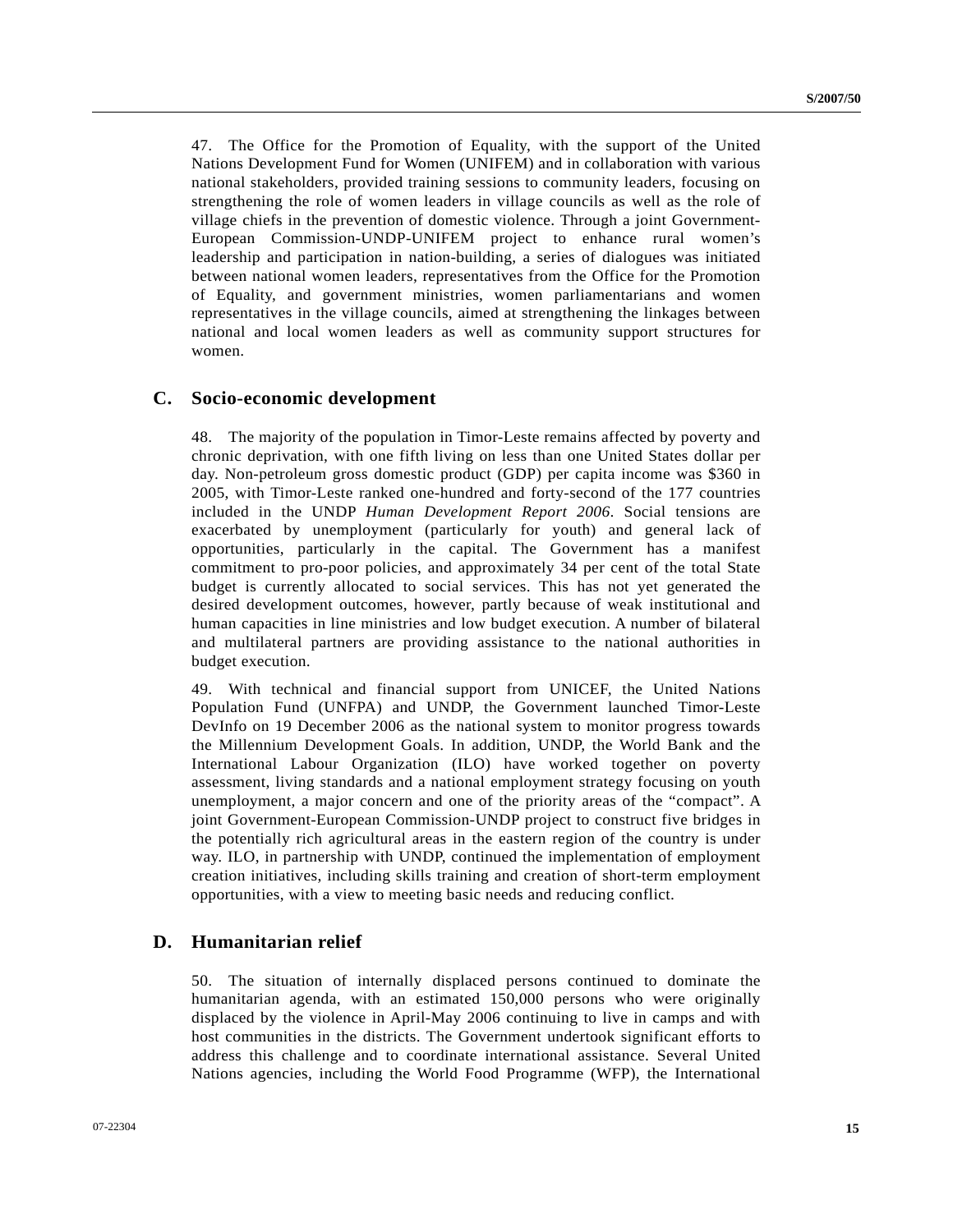Organization for Migration (IOM), the Office of the United Nations High Commissioner for Refugees (UNHCR), the World Health Organization (WHO), UNFPA and UNICEF, together with international non-governmental organizations, provided food assistance, protection, shelter, camp management and camp coordination, water and sanitation services, education and emergency health interventions. The Food and Agriculture Organization of the United Nations (FAO), UNDP and ILO provided support for the set-up of livelihoods and cash-for-work activities, particularly aimed at neighbourhoods of Dili affected by the crisis. UNDP also conducted assessment surveys of damaged houses in order to better plan the rehabilitation and reconstruction phase. Humanitarian assistance was coordinated by the Minister of Labour and Community Reinsertion and the United Nations Humanitarian Coordinator, with the support of the Office for the Coordination of Humanitarian Affairs.

51. At the beginning of November, the Prime Minister and the then acting Special Representative co-chaired a national retreat on the situation of internally displaced persons, which led to a general consensus among the Ministries, United Nations agencies and non-governmental organizations that efforts to assist internally displaced persons to return to their homes in Dili or to relocate to other suitable areas should be increased. As a result, an operational plan for durable solutions to internal displacement was prepared to support the return and reintegration process. However, as of January 2007, around 100,000 persons remain displaced, although these numbers fluctuate. In June 2006, internally displaced persons were almost evenly distributed between Dili and the districts, but since then there has been a shift from Dili to the districts, with an estimated 29,000 persons remaining in camps in Dili and the rest staying with host families in the districts and in internally displaced persons' camps in Baucau. The onset of the rainy season in December aggravated the situation in the camps. The international community assisted the Government in identifying and setting up alternative emergency shelter sites for internally displaced persons staying in high-risk camps. As at 31 January 2007, general food distribution to internally displaced persons in camps in Dili district will come to an end and will be replaced by food assistance on the basis of assessed vulnerabilities. Targeted food distribution will continue in the districts.

52. It is likely that the crisis with regard to internally displaced persons will continue for some time owing to a number of underlying factors. More than 2,200 houses have been destroyed and more than 1,600 damaged. This means that, in the near future, more than 20,000 persons will remain without a home to return to. The Government has designed transitional shelter plans for families whose houses have been destroyed and will assist with construction material for damaged houses. However, current construction plans address only a small percentage of shelter needs, and complex land and property issues complicate the return and reintegration, as does the verification of compensation claims. Furthermore, until the underlying causes of the situation of insecurity and political crisis are resolved, the potential for durable solutions will remain uncertain given the persistence of genuine fear among internally displaced persons about security in areas of return.

53. A Consolidated Appeal was launched on 17 January 2007 to respond to remaining humanitarian and ongoing protection needs for a period of six months beyond December 2006. It includes 31 projects amounting to \$16.6 million to provide humanitarian assistance to the most vulnerable groups, with a particular focus on displaced populations, host communities, children, women and youth, as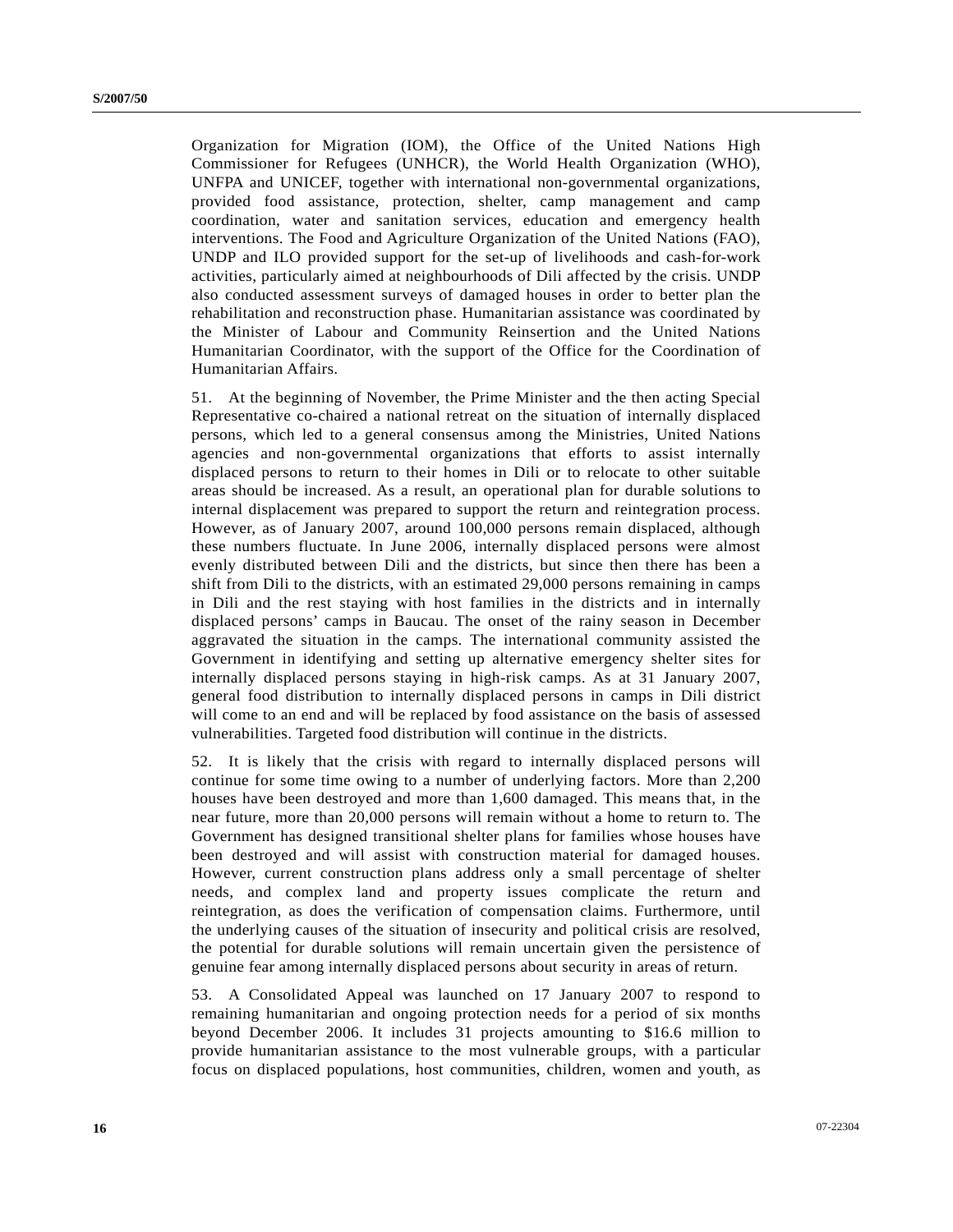well as to facilitate their return, relocation and reintegration, including through activities aimed at creating an environment that is conducive to reconciliation and peaceful coexistence. Projects proposed in the appeal focus particularly on the districts, where the majority of the affected population is currently located. The appeal will, at the same time, support the transition to early recovery and rehabilitation.

## **V. Support issues**

54. When UNMIT was established on 25 August 2006, it absorbed the limited remaining staff, facilities and residual, ageing, equipment from UNOTIL. Over the following four months, with prioritization on UNMIT's police deployment to deal with the major public order tasks in Dili, the initial focus of UNMIT's administration was on providing minimum essential support for these police operations. Currently, a major priority is facilitating and supporting the deployment of UNMIT police and electoral assistance staff to districts outside Dili, in preparation for electoral support operations. A key element of this support will be the establishment of four regional support centres, in Baucau, Maliana, Suai and Oecussi, expected to become operational in early 2007. The first deliveries of new equipment, especially of communications and information technology and vehicles, began to arrive in early December 2006.

55. In the interim, UNMIT's administration worked to re-establish the essential mission infrastructure throughout the UNMIT operational area, as almost all of the premises and fixed installations of the previous United Nations missions had already been transferred to the Government. While the Government reacted positively and quickly in transferring required facilities back to the Mission, most of these needed rehabilitation. A further major task has been the recruitment of additional national and international staff for UNMIT, particularly given the range of expertise required in specialized areas.

# **VI. Financial aspects**

56. The General Assembly, by its resolution 61/249 of 22 December 2006, authorized me to enter into commitments in the amount of \$170.2 million for UNMIT for the period from 25 August 2006 to 31 March 2007. The full budget of the Mission for the 2006/07 financial period is currently under preparation and will be submitted to the General Assembly for its consideration during the first part of its resumed sixty-first session. By the same resolution, the Assembly also decided to assess on Member States the amount of \$170.2 million approved for the deployment of UNMIT. Pending notification of Member States of the amounts due from them and receipt of assessed contributions, the Mission's activities are being financed from the Peacekeeping Reserve Fund. As at 30 November 2006, the total outstanding assessed contributions for all peacekeeping operations amounted to \$2,211.3 million.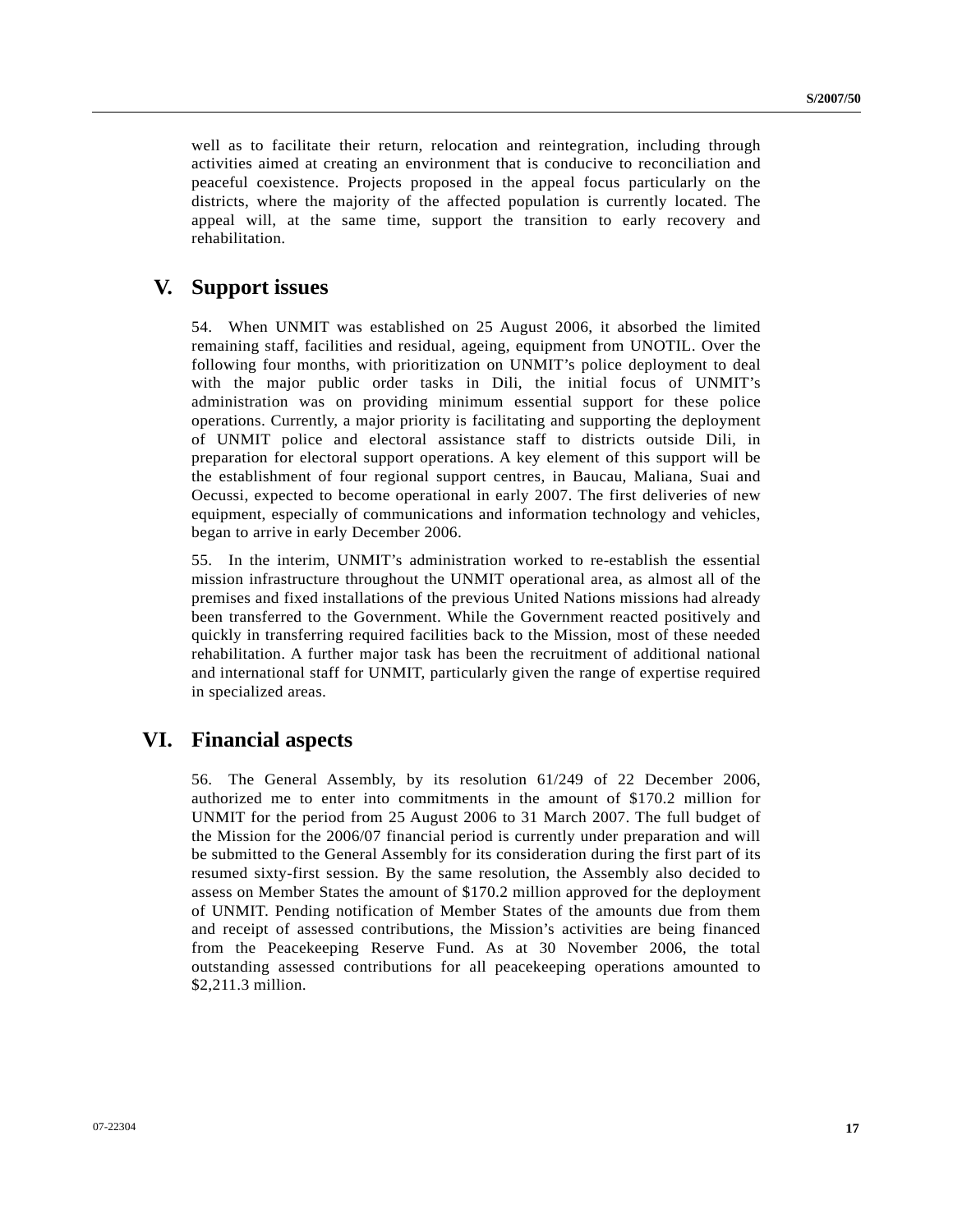## **VII. Observations and recommendations**

57. **The overall situation in Timor-Leste has improved, although the security situation in the country remains volatile and the political climate fluid. Political tensions have, to some extent, subsided thanks to the commendable efforts of the Timorese leadership towards dialogue and reconciliation. It is important that these efforts be continued and deepened so that, through effective policies, the underlying causes of the crisis can be fully addressed in the longer term. The character of the electoral campaign, the conduct of the elections itself and the process of Government formation will be important indicators, as will the return and resettlement of internally displaced persons, of the extent to which the present political dialogue has resulted in tangible reconciliation.** 

58. **The judicial sector, a key component of the rule of law, remains weak in a number of areas, and UNMIT, together with many partners in the wider international community, stands ready to assist in strengthening it. The Mission's continued collaboration with the Government in going forward, with an independent, comprehensive review and analysis of the justice sector that will hopefully lead to an overarching strategic plan to guide further efforts. Substantive follow-up to the recommendations of the Independent Special Commission of Inquiry, which has recently begun, will go a long way to increase confidence in the rule of law in the country. The continued full commitment of all actors in Timor-Leste, at the governmental and grass-roots levels, to ensure that justice is pursued will be critical to win the fight against impunity.**

59. **In the security sector, progress has been made, especially in the screening of Timorese police officers for service in PNTL; more than 200 of them are already back on the streets serving alongside their UNMIT police colleagues. However, the screening process and the comprehensive assessment of PNTL have also revealed serious difficulties and weaknesses that will need to be addressed in the context of the reform, restructuring and rebuilding plan presently being formulated. The Independent Special Commission of Inquiry has cleared F-FDTL of the most serious allegation of a massacre in Taci Tolu on 28 and 29 April, and a number of F-FDTL soldiers have submitted to judicial proceedings regarding alleged offences committed during the crisis. Still, some of the other findings and recommendations in the report of the Independent Commission related to F-FDTL and PNTL need to be addressed.**

60. **As was highlighted in my previous report, F-FDTL faced considerable challenges, even before the crisis, which need to be addressed, along with those facing PNTL, in a holistic manner in the comprehensive review of the security sector. The review, with UNMIT assisting the Government in carrying it out, may help to resolve longstanding problems in the sector, restore public and international confidence in the security institutions and bring about a more cooperative relationship between PNTL and F-FDTL.** 

61. **While much remains to be done, UNMIT has made substantial progress, in collaboration with bilateral and multilateral partners, towards implementation of its mandated tasks related to transitional law enforcement, police reform, elections and good offices. It has pursued an integrated approach, bringing together the peacekeeping mission with the United Nations country team to**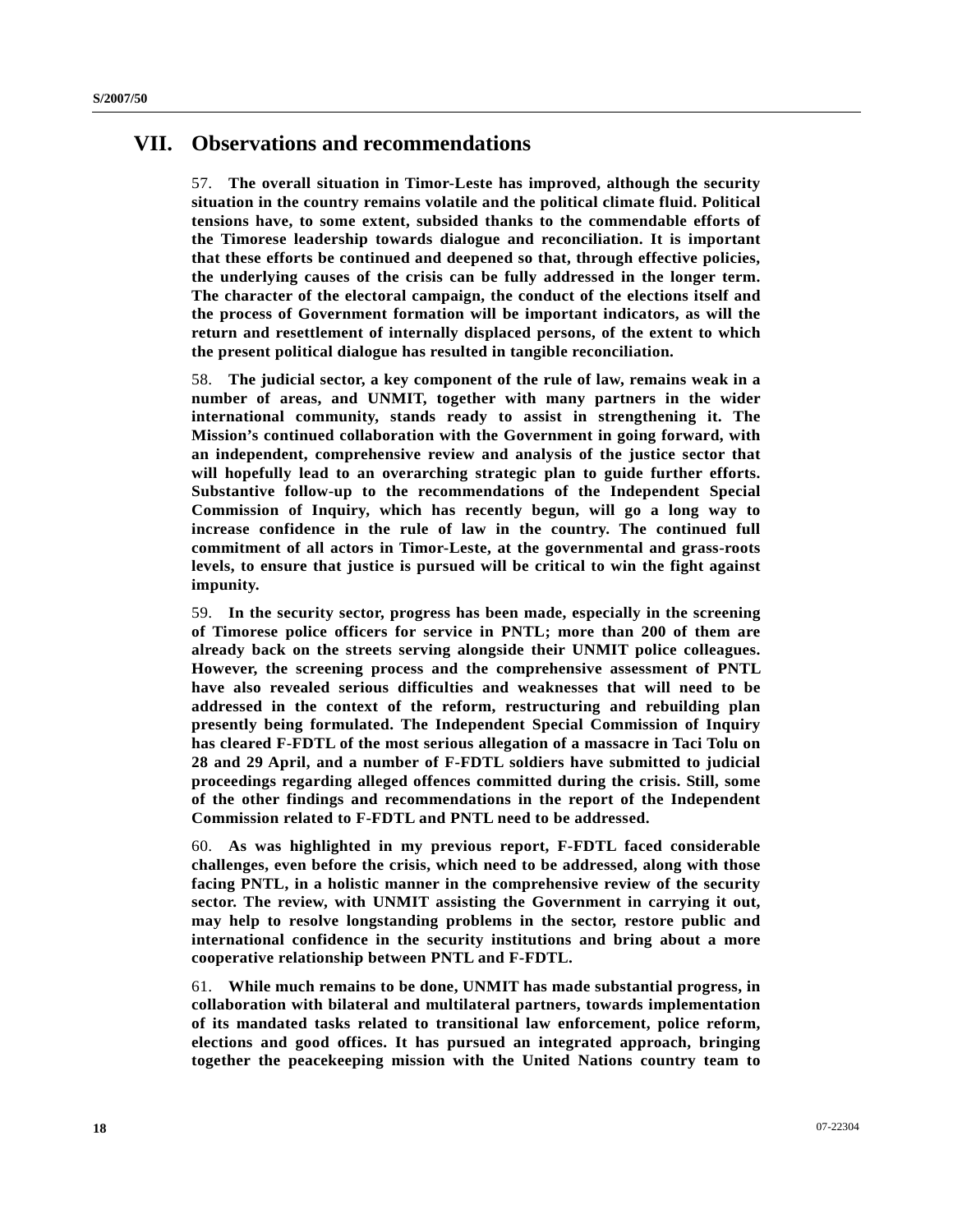**coordinate activities in mandated priority areas in order to achieve greater impact and results for the benefit of the Government and population of Timor-Leste. At the same time, in order to address the simultaneous short-, mediumand long-term needs of Timor-Leste in an efficient way, UNMIT and the United Nations country team are working in a complementary manner, with UNMIT focusing primarily on the immediate challenges in priority mandated areas and the country team focusing more on medium- to long-term challenges, in addition to addressing immediate humanitarian issues.**

62. **On the other hand, UNMIT has also faced a number of obstacles and challenges. Some sections of the Mission are still not adequately staffed, pending the recruitment of qualified staff with the requisite expertise in specialized areas. While awaiting the full complement of staff, some mandated tasks, in particular those related to judicial and security sector support as well as serious crimes investigation, have proceeded more slowly than anticipated. With the arrival of additional key staff, we expect to accelerate progress in these areas.** 

63. **In my view, an extension of the UNMIT mandate for a period of 12 months would send an important signal of the willingness of the Security Council to sustain its commitment to Timor-Leste. It is assessed that no major changes in the mandate of UNMIT are envisaged until after the forthcoming presidential and parliamentary elections. However, in order to strengthen security for the critical electoral process, I support the Government's request that an additional formed police unit be deployed. This unit would be based in Dili to support the existing formed police units and to respond specifically to possible incidents that may arise in the potentially volatile western districts adjacent to the capital, in particular during the pre- and post-electoral period.**

64. **Following the elections, I intend to report to the Security Council and to submit recommendations for any possible adjustments in the UNMIT mandate and strength. As indicated in the report of 8 August 2006, after the elections, approximately 600 police officers could be gradually phased out and the capacity of formed police units downsized to one unit of 140 personnel. The pace of this downsizing will need to be carefully considered by a post-election assessment. Until PNTL is fully reconstituted and developed, it will be important to maintain sufficient numbers of UNMIT police and to continue the Mission's support to the security and rule of law sectors.** 

65. **In order to be sustainable in the long run, the efforts in the political and security sector spheres need to enjoy the full ownership and acceptance of the Timorese stakeholders. They also need to be underpinned by tangible progress and dividends in economic and social development. Given that Timor-Leste now derives considerable income from oil and gas exports, capacity-building and strengthening budget execution will be fundamental to laying the foundation for sustainable growth. For the time being, however, the humanitarian challenge still exceeds the Government's capacity. I welcome, therefore, the new consolidated appeal covering the first six months of 2007. The international donor community was generous in supporting humanitarian assistance to Timor-Leste in 2006. It is hoped that donors will consider contributing towards the 2007 appeal with the same generosity.**